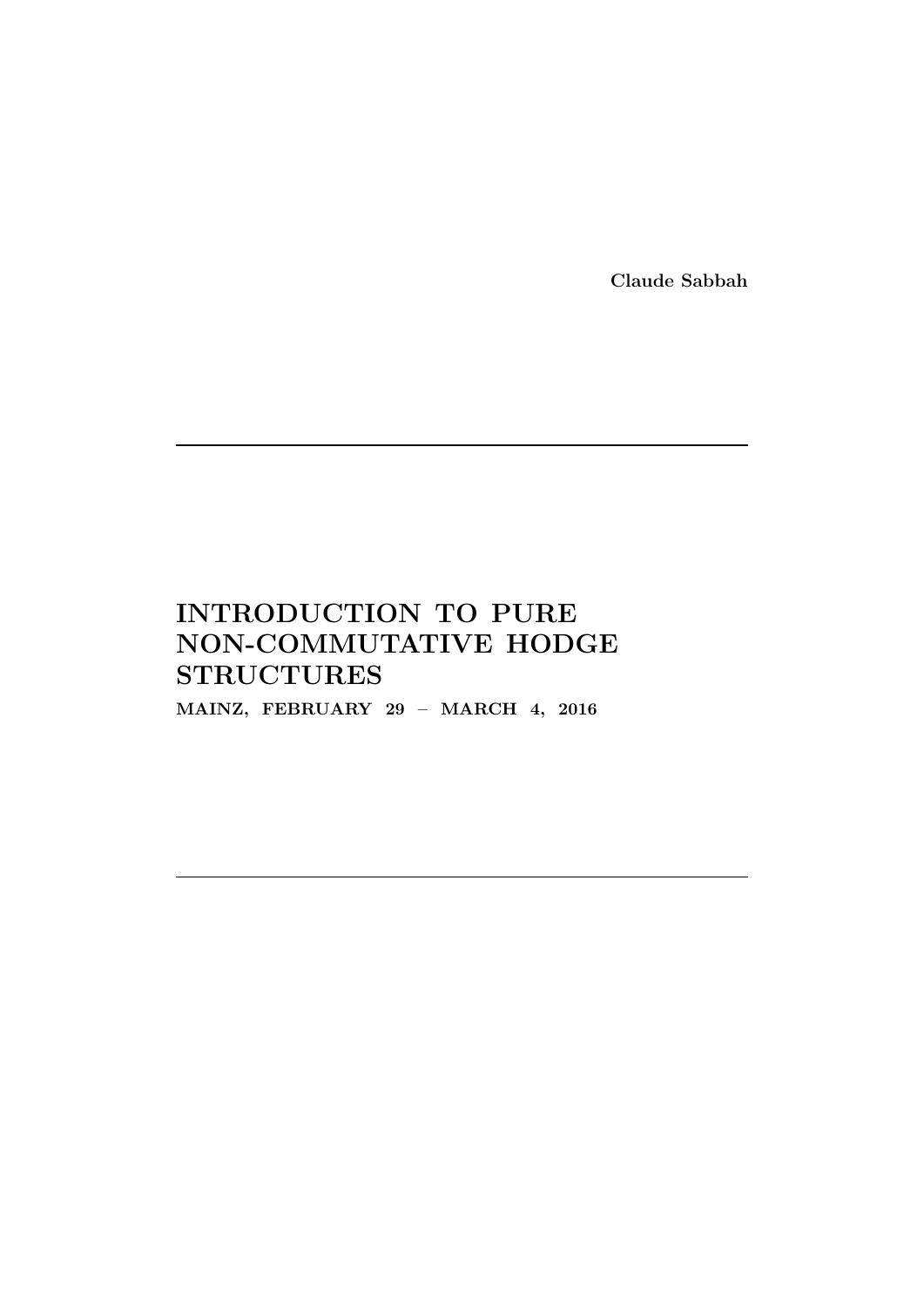C. Sabbah

CMLS, École polytechnique, CNRS, Université Paris-Saclay, F–91128 Palaiseau cedex, France.

 $E\text{-}mail:$  Claude. Sabbah@polytechnique. edu

Url : http://www.math.polytechnique.fr/perso/sabbah

2010 Mathematics Subject Classification. - 14D07, 34M40.

Key words and phrases.  $-$  Non-commutative Hodge structure, purity, Fourier-Laplace transformation, Brieskorn lattice.

This research was supported by the grant ANR-13-IS01-0001-01 of the Agence nationale de la recherche. February 13, 2020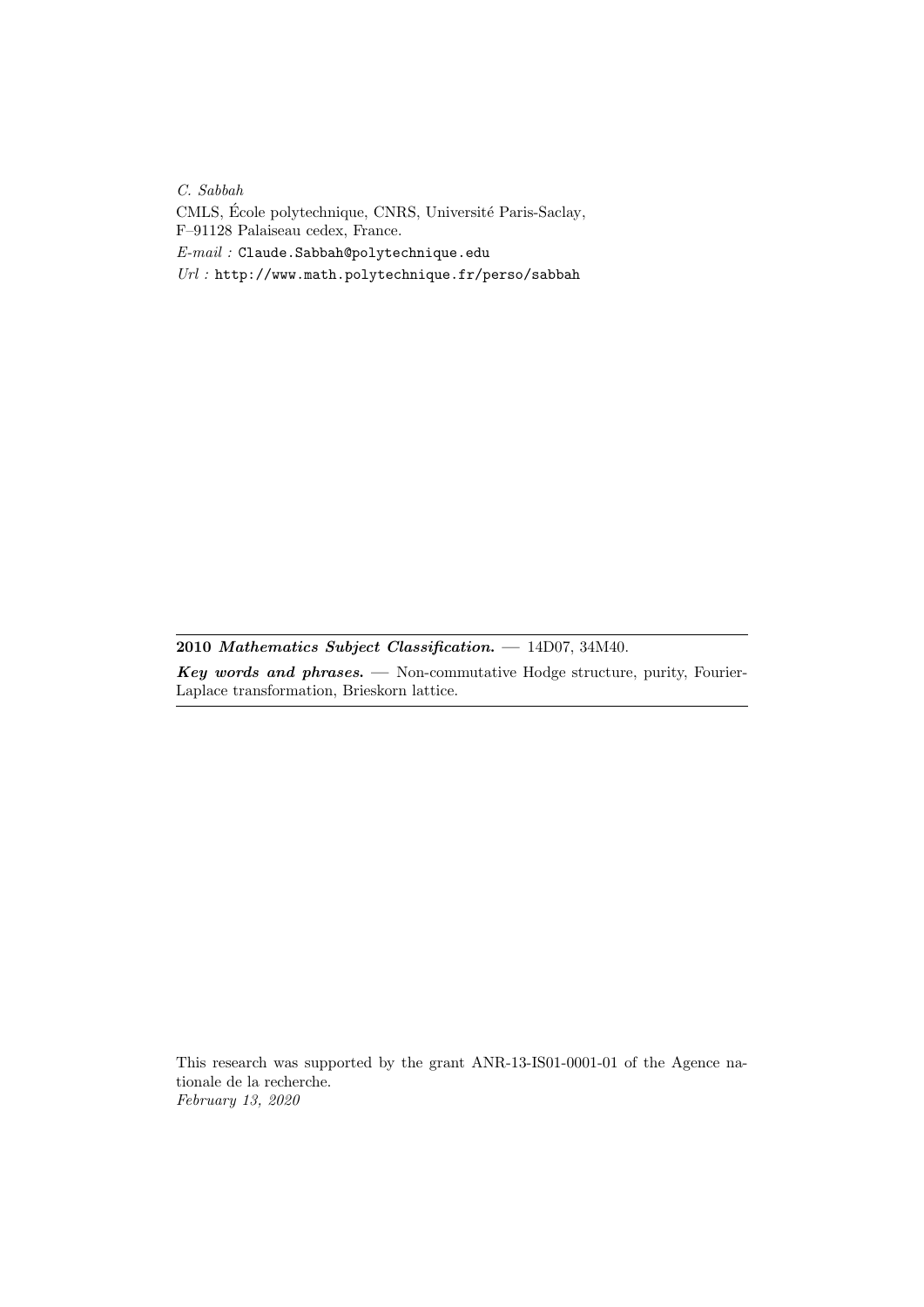# **CONTENTS**

|                                                                                                                            | 1                                |
|----------------------------------------------------------------------------------------------------------------------------|----------------------------------|
|                                                                                                                            | $\overline{2}$<br>$\overline{2}$ |
|                                                                                                                            | 3                                |
| 1.3. Meromorphic connections with a pole of order $\leq 2$                                                                 | 3<br>$\overline{4}$              |
|                                                                                                                            | $\overline{5}$<br>6              |
|                                                                                                                            | $\overline{7}$                   |
| 2.1. Pure nc. Hodge structures from the operator point of view                                                             | $\overline{7}$<br>$\overline{7}$ |
|                                                                                                                            | 9                                |
| 2.3.1. Pure Hodge structures from the twistor point of view<br>2.3.2. Definition of a polarized pure nc. Q-Hodge structure | 9<br>9                           |
|                                                                                                                            | 9<br>10                          |
| 2.4. A few words about variations of polarized pure nc. Q-Hodge structures                                                 | 10                               |
| 3. Pure nc. Q-Hodge structure through Fourier-Laplace                                                                      | 11                               |
| 3.1. Producing a pure nc. Q-Hodge structure by Fourier-Laplace transformation                                              | 11                               |
|                                                                                                                            | 11                               |
|                                                                                                                            | 12                               |
| 3.3.1. De Rham side for the variation of pure Hodge structure                                                              | 12<br>13                         |
| 3.3.3. A direct definition of $C$ : the Fourier transformation                                                             | 13                               |
| 3.4. Hodge side: $(\mathscr{H}, \nabla)$ as the Brieskorn lattice of the filtration $F^{\bullet}M$                         | 13                               |
| 4. Stokes matrices and pure nc. Hodge structures                                                                           | 15                               |
| 4.2. Pure nc. Hodge structures from Deligne-Malgrange lattices                                                             | 15<br>16                         |
|                                                                                                                            |                                  |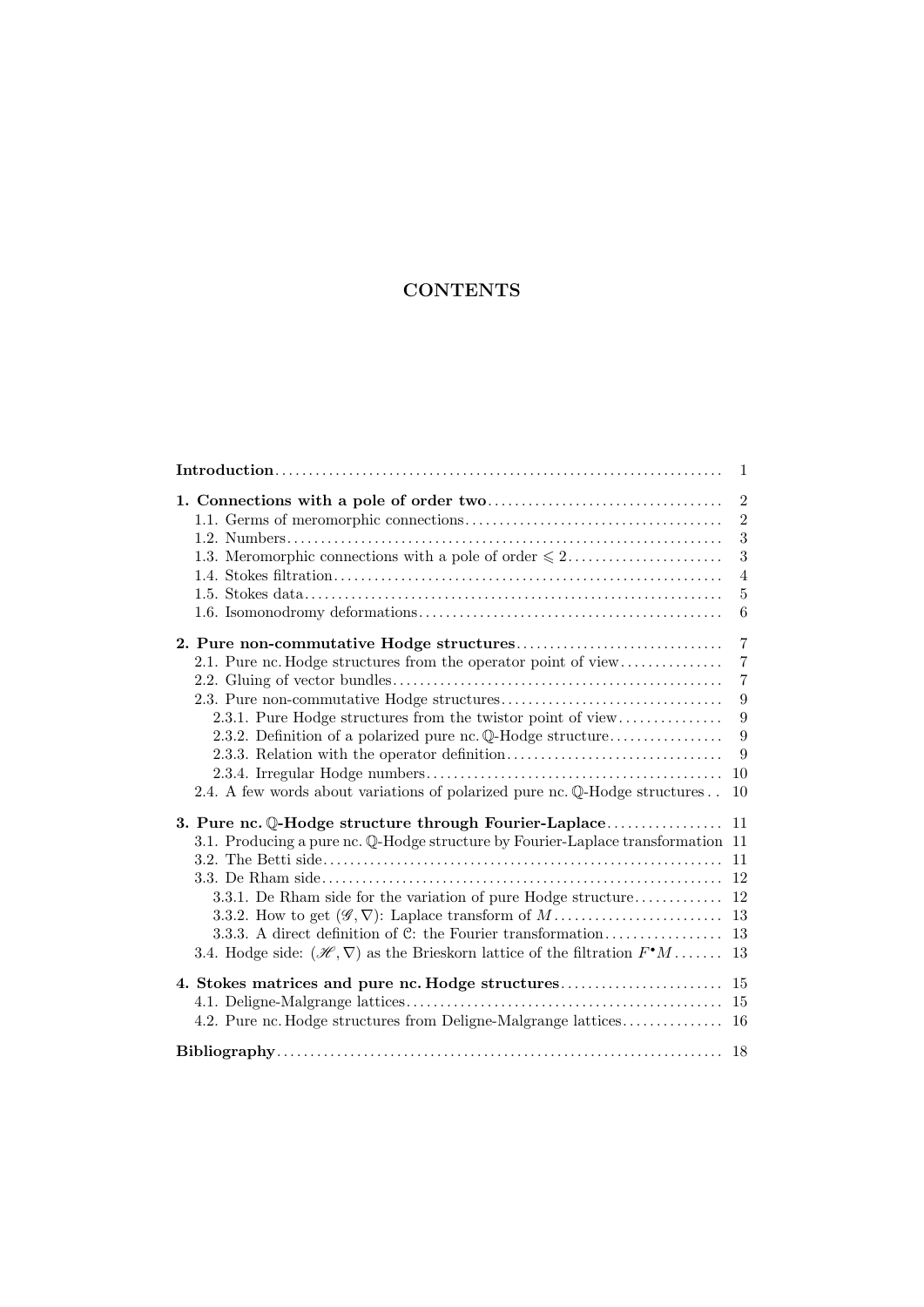# <span id="page-3-0"></span>INTRODUCTION

These note intend to introduce and give examples of pure non-commutative Hodge structures, also denoted by pure nc. Hodge structures, as introduced by Katzarkov, Kontsevich and Pantev in [**[KKP08](#page-20-1)**]. A pure nc. Hodge structure is a small refinement of the notion of a trTERP structure, as introduced previously by Claus Hertling [[Her03](#page-20-2)]. The refinement only consists in taking care of the R-structure (or the Q-structure) on the Stokes data of the trTERP structure. So, both notions are very similar.

When forgetting the  $\mathbb{Q}$ - or R-structure, a pure nc. Hodge structure is nothing but the data of a connection on a trivial vector bundle on  $\mathbb{P}^1$ , having a pole of order at most two at the origin and at infinity, and no other pole. The notion of Q- or Rstructure is more delicate, as it involves the Birkhoff-Riemann-Hilbert correspondence for connections with irregular singularities.

In various geometrical situations, such a trivial bundle is not given, and only the data of the connection near the origin is present. The main question is then to exhibit such an extension of the connection to a neighbourhood of infinity.

The main technique used to produce geometrical example is the Fourier-Laplace transformation. Starting from a usual polarized variation of pure Hodge structure on a punctured affine complex line, one can define by Fourier-Laplace transformation such a connection in the neighbourhood of the origin. The theorem which is explained in Lecture [3](#page-13-0) explains the way it works. Note that it uses the polarization in an essential way.

As an application of this technique, we explain in Lecture [4](#page-17-0) how a pair of Stokes matrices satisfying a positivity property can give rise to a pure nc. Hodge structure. This result was conjectured by Claus Hertling and Christian Sevenheck in [[HS07](#page-20-3)], and proved in [[HS11](#page-20-4)].

There are other applications, as the existence of a tt\* structure on the germ of Frobenius manifold attached to a convenient and non-degenerate Laurent polynomial, that I will not treat in these notes, since variations of polarized pure nc. Hodge structures are not considered here.

Lecture [1](#page-4-0) gives the necessary tools to understand Stokes data, and Lecture [2](#page-9-0) explains how to construct a pure nc. Hodge structure from data near the origin of  $\mathbb{P}^1$ only.

I refer to [[Sab11](#page-20-5)] for a more complete survey on these notions.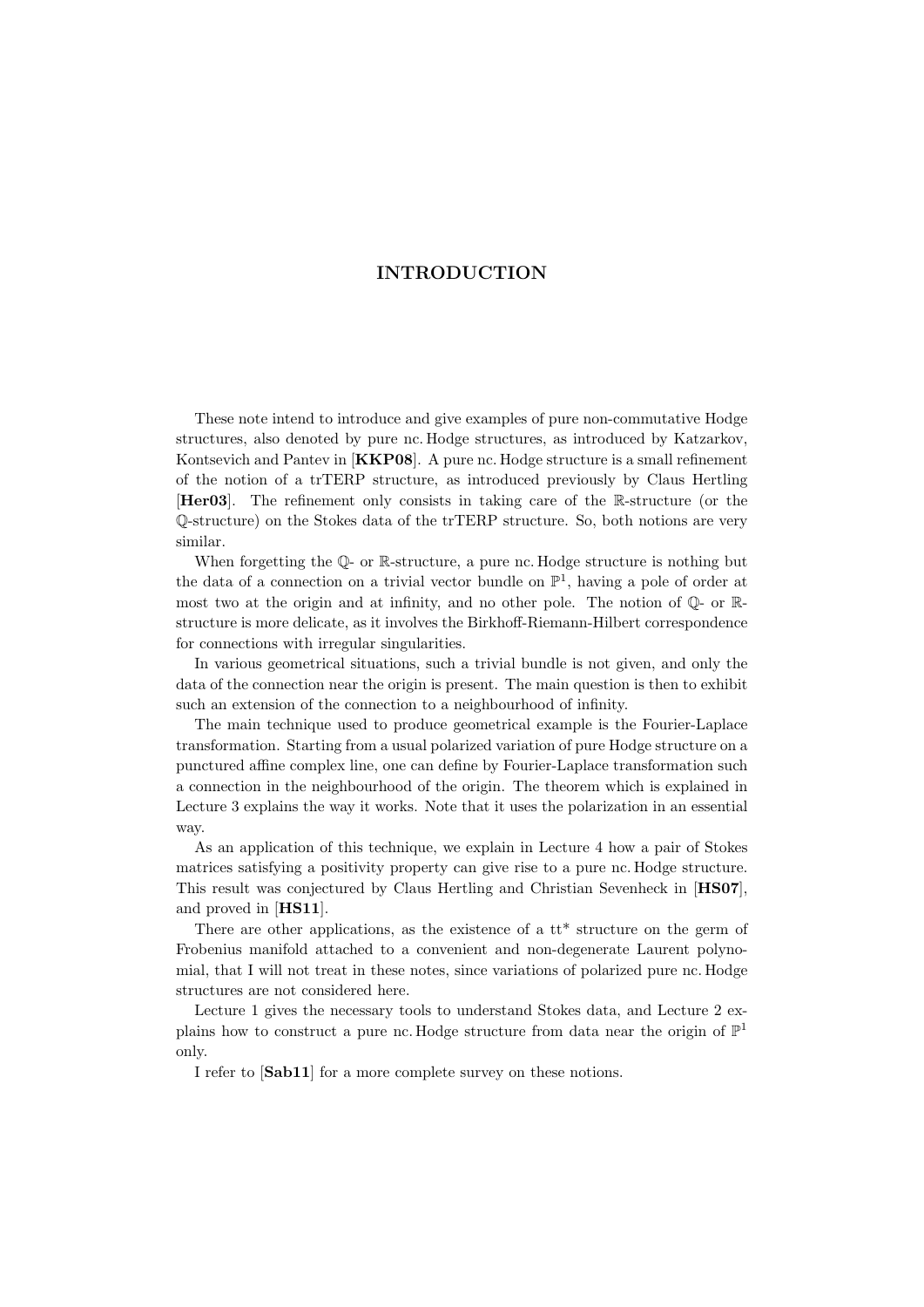# LECTURE 1

# <span id="page-4-0"></span>CONNECTIONS WITH A POLE OF ORDER TWO

## <span id="page-4-1"></span>1.1. Germs of meromorphic connections

Let  $z$  be a coordinate on the complex line. We will consider six kinds of objects, written similarly  $(\mathscr{H}, \nabla)$ :

<span id="page-4-2"></span>(1)  $\mathscr H$  is a free  $\mathbb C\{z\}$ -module of finite rank  $\mu$  and  $\nabla$  is a meromorphic connection  $\nabla_{\partial_z} : \mathscr{H} \to \mathbb{C}(\{z\}) \otimes \mathscr{H}.$ 

<span id="page-4-3"></span>(2) H is a free  $\mathscr{O}_{\mathbb{C}}$ -module of finite rank  $\mu$  and  $\nabla$  is a meromorphic connection  $\nabla_{\partial_z} : \mathscr{H} \to \mathscr{O}_{\mathbb{C}}(*0) \otimes \mathscr{H}$  with a possible pole at  $z = 0$  and no other pole.

<span id="page-4-4"></span>(3)  $\mathscr{H}$  is a free  $\mathscr{O}_{\mathbb{P}^1}^{an}(*\infty)$ -module of finite rank  $\mu$  and  $\nabla$  is a meromorphic connection having a possible pole at the origin, a regular singularity at infinity, and no other pole.

<span id="page-4-5"></span>(4) H is a free  $\mathcal{O}_{\mathbb{P}^1}^{\text{alg}}(*\infty)$ -module of finite rank  $\mu$  and  $\nabla$  is a meromorphic connection having a possible pole at the origin, a regular singularity at infinity, and no other pole.

<span id="page-4-6"></span>(5)  $\mathscr H$  is a free  $\mathscr O_{\mathbb A^1}$ -module of finite rank  $\mu$  and  $\nabla$  is a rational connection  $\nabla_{\partial_z}$ :  $\mathscr{H} \to \mathscr{O}_{\mathbb{A}^1}(*0) \otimes \mathscr{H}$  with a possible pole at  $z = 0$ , no other pole at finite distance, and a regular singularity at infinity.

<span id="page-4-7"></span>(6)  $\mathscr H$  is a free  $\mathbb C[z]$ -module of finite rank  $\mu$  and  $\nabla$  is a rational connection  $\nabla_{\partial_z}$ :  $\mathscr{H} \to \mathbb{C}[z, z^{-1}] \otimes \mathscr{H}$  having a regular singularity at infinity.

All five categories of objects are known to be equivalent:

• We pass from [\(1\)](#page-4-2) to [\(2\)](#page-4-3) by extending the local system from a small punctured disc around the origin to a local system on  $\mathbb{C}^*$ .

- We pass from [\(2\)](#page-4-3) to [\(3\)](#page-4-4) by Deligne's meromorphic extension at infinity on  $\mathbb{P}^1$ .
- We pass from [\(3\)](#page-4-4) to [\(4\)](#page-4-5) by a GAGA theorem.
- We pass from [\(4\)](#page-4-5) to [\(5\)](#page-4-6) by restricting to  $\mathbb{A}^1$  (in the Zariski topology).
- We pass from [\(5\)](#page-4-6) to [\(6\)](#page-4-7) by taking global sections.
- We pass from [\(6\)](#page-4-7) to [\(1\)](#page-4-2) by tensoring with  $\mathbb{C}{z}$  over  $\mathbb{C}{z}$ .

Note however that going from  $(1)$  to  $(6)$  is a very transcendental operation, since it necessitates computing solutions of the differential equation near the origin and extending them on the whole complex line. It consists then in finding, inside  $\mathscr H$  as in [\(1\)](#page-4-2), a free  $\mathbb{C}[z]$ -module which generates it over  $\mathbb{C}[z]$ , on which the connection has a regular singularity at infinity and no other pole than the origin.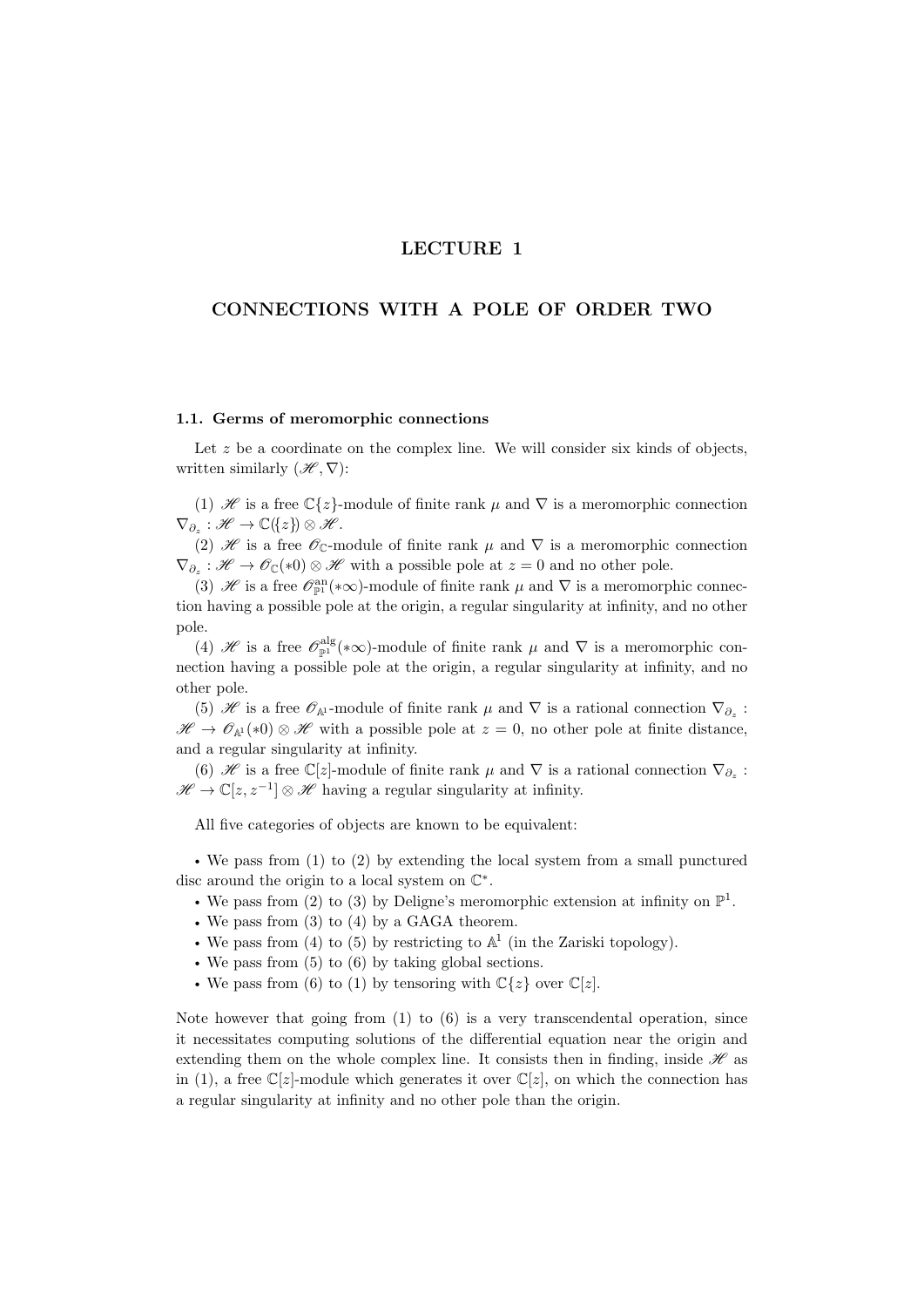#### <span id="page-5-0"></span>1.2. Numbers

Let us consider  $(\mathscr{H}, \nabla)$  as living on  $\mathbb{P}^1$  as in [\(3\)](#page-4-4) or [\(4\)](#page-4-5). We will assume that the eigenvalues of the monodromy on  $\mathbb{C}^*$  have absolute value equal to one, in order to simplify the explanation. Deligne's construction furnishes, for each  $\gamma \in \mathbb{R}$  a locally free  $\mathscr{O}_{\mathbb{P}^1}$ -module  $V^{\gamma} \mathscr{H} \subset \mathscr{H}$  so that it coincides with  $\mathscr{H}$  on  $\mathbb{P}^1 \setminus {\infty}$  and the connection ∇ has a logarithmic pole at infinity, with residue having eigenvalues in [ $\gamma$ ,  $\gamma$ +1]. This defines a decreasing filtration. Each  $V^{\gamma}$   $\mathscr{H}$  has a Birkhoff-Grothendieck decomposition  $V^{\gamma} \mathscr{H} \simeq \mathscr{O}_{\mathbb{P}^1}(a_1) \oplus \cdots \oplus \mathscr{O}_{\mathbb{P}^1}(a_{\mu}), \, a_1 \geqslant \cdots \geqslant a_{\mu}.$  Set  $v_{\gamma} = \#\{i \mid a_i \geqslant 0\}$ and  $\nu_{\gamma} = v_{\gamma} - v_{\gamma} \geqslant 0$ . We can express these numbers a little differently. We have a natural morphism

$$
\mathscr{O}_{\mathbb{P}^1} \otimes_{\mathbb{C}} \Gamma(\mathbb{P}^1, V^{\gamma} \mathscr{H}) \longrightarrow V^{\gamma} \mathscr{H}
$$

whose image is denoted by  $\mathscr{V}^{\gamma}$ . This is a subbundle of  $V^{\gamma} \mathscr{H}$  in the sense that  $V^{\gamma}\mathscr{H}/\mathscr{V}^{\gamma}$  is also a locally free sheaf of  $\mathscr{O}_{\mathbb{P}^1}$ -modules; more precisely, fixing a Birkhoff-Grothendieck decomposition as above, we have  $\mathcal{V}^{\gamma} = \bigoplus_{i|a_i\geqslant 0} \mathscr{O}_{\mathbb{P}^1}(a_i)$  (indeed, for any line bundle  $\mathscr{O}_{\mathbb{P}^1}(k)$ ,  $\mathscr{O}_{\mathbb{P}^1} \otimes_{\mathbb{C}} \Gamma(\mathbb{P}^1, \mathscr{O}_{\mathbb{P}^1}(k)) \to \mathscr{O}_{\mathbb{P}^1}(k)$  is onto if  $k \geqslant 0$  and 0 if  $k<0$ ) so  $\mathscr{V}^{\gamma}$  is a direct summand of  $V^{\gamma}$  *H* of rank  $v_{\gamma}$ . Restricting to  $\mathbb{C}$ , we get a decreasing filtration  $\mathscr V^\bullet$  of  $\mathscr H$  indexed by  $\mathbb R$ . The graded pieces  $gr^{\gamma}_{\mathscr V}\mathscr H:=\mathscr V^{\gamma}/\mathscr V^{>\gamma}$ are locally free  $\mathscr{O}_{\mathbb{C}}$ -modules (being isomorphic to the kernel of  $\mathscr{H}/\mathscr{V}^{\geq \gamma} \to \mathscr{H}/\mathscr{V}^{\gamma}$ ), and  $\nu_{\gamma} = \text{rk } \text{gr}^{\gamma}_{\mathscr{V}} \mathscr{H}.$ 

The set of pairs  $(-\gamma, \nu_{\gamma})$  is called the *spectrum at infinity* of the meromorphic connection.

**Example.**  $f: U \to \mathbb{A}^1$  a tame regular function on a smooth quasi-projective variety U with dim  $U = n$ . Set  $\mathcal{H} = \Omega^n(U)[z]/(z \mathrm{d} + \mathrm{d} f)\Omega^{n-1}(U)[z]$  and  $\nabla_{\partial_z}$  in induced by the action of  $\partial_z - f/z^2$ . The first component of the spectrum at infinity is known to be contained in  $[0, n] \cap \mathbb{Q}$  and the spectrum is symmetric with respect to  $n/2$ .

*Exercise* (The Harder-Narasimhan filtration). Let us fix  $\gamma \in \mathbb{R}$ . Denote by  $F^pV^{\gamma}$   $\mathcal H$ the Harder-Narasimhan filtration of  $V^{\gamma} \mathscr{H}$ , i.e., set  $i_p = \max\{i \mid a_i \geq p\}$ . Then  $F^pV^\gamma \mathscr{H} := \mathscr{O}_{\mathbb{P}^1}(a_1) \oplus \cdots \oplus \mathscr{O}_{\mathbb{P}^1}(a_{i_p}).$ 

- (1) Show that  $F^0V^{\gamma} \mathscr{H} = \mathscr{V}^{\gamma}$ .
- (2) Show that  $F^pV^{\gamma} \mathscr{H} = \mathscr{V}^{\gamma+p}$ .

*Exercise* (Mochizuki). Assume that  $\nabla$  has a pole of order  $\leq 2$  at the origin. Then the meromorphic connection  $\nabla: V^{\gamma} \mathscr{H} \to V^{\gamma} \mathscr{H} \otimes \Omega_{\mathbb{P}^1}^1(2\{0\} + 1\{\infty\})$  sends  $F^p V^{\gamma} \mathscr{H}$  into  $F^{p-1}V^{\gamma} \mathscr{H} \otimes \Omega_{\mathbb{P}^1}^1(2\{0\}+1\{\infty\})$ . [*Hint*: Use the Birkhoff-Grothendieck decomposition and the standard differential on each term to write  $\nabla = d + A$  and prove the result for the  $\mathscr O$ -linear morphism  $A: V^{\gamma} \mathscr H \to V^{\gamma} \mathscr H \otimes \Omega_{\mathbb P^1}^1(2{0}+1{\{\infty\}}).]$ 

In other words, away from the pole, the Harder-Narasimhan filtration satisfies the Griffiths transversality property with respect to the connection.

#### <span id="page-5-1"></span>1.3. Meromorphic connections with a pole of order  $\leq 2$

From now on, we assume that the connection has a pole of order  $\leq 2$ . The Levelt-Turrittin theorem gives a normal form for the formalized connection, i.e., up to a formal meromorphic base change, after a possible ramification of z. We assume here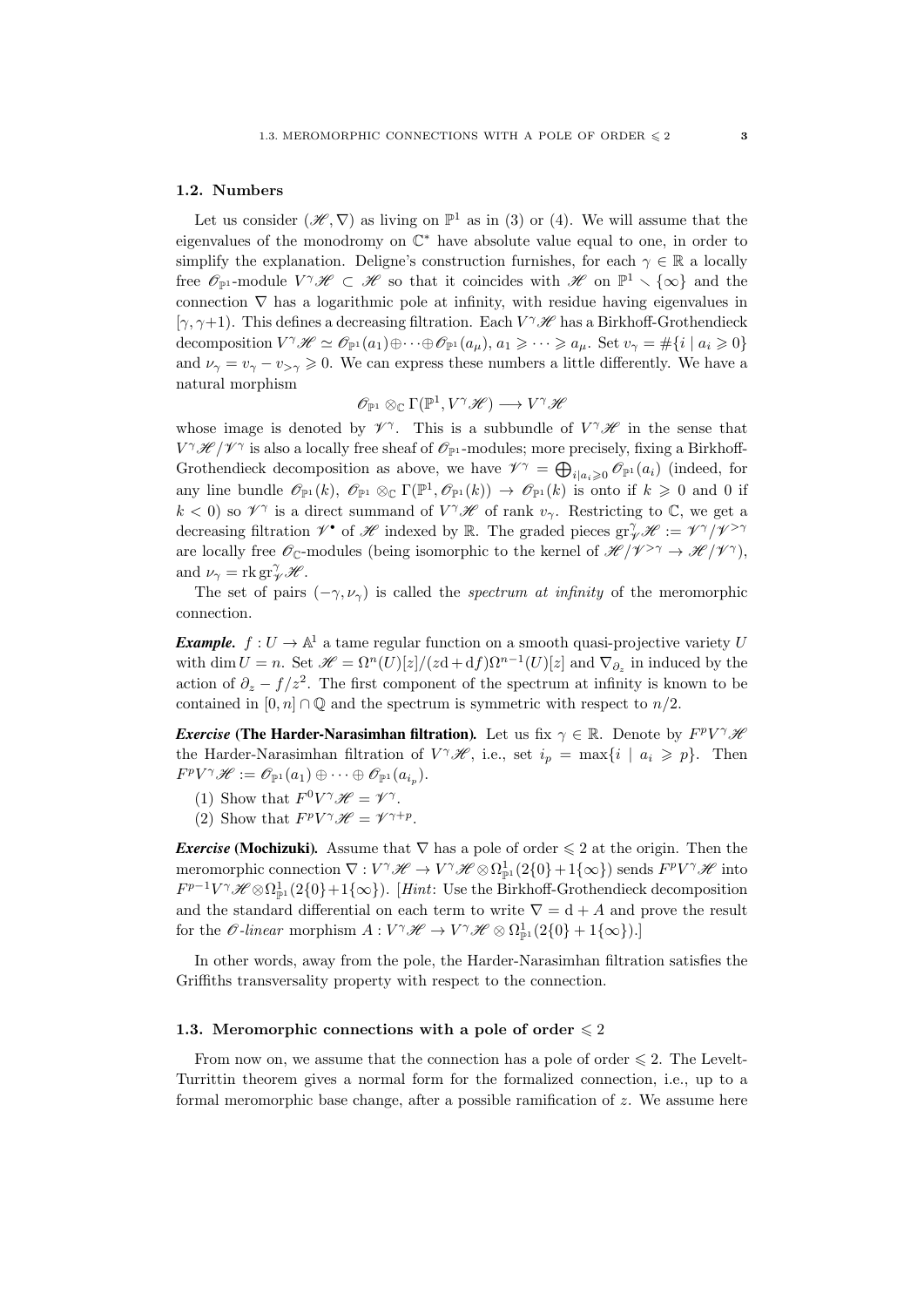that no ramification is needed for the connections we consider. In other words we make the following assumption (*nr. exponential type*).

*Assumption* (Exponential type with no ramification). There exists a finite subset  $C \subset \mathbb{C}$ and for each  $c \in C$  a germ  $(\mathcal{H}_c, \nabla_c)$  with possible double pole but with regular singularity, such that

$$
\mathbb{C}[\![z]\!]\otimes_{\mathbb{C}\{z\}}(\mathscr{H},\nabla)\simeq \bigoplus_{c\in C}\Big[\mathbb{C}[\![z]\!] \otimes_{\mathbb{C}\{z\}}(\mathscr{H}_c,\nabla_c+c\operatorname{Id}dz/z^2)\Big].
$$

If one accepts base changes with poles, then this is equivalent to asking that there exists a germ  $(\mathcal{H}_c, \nabla_c)$  with a simple pole such that

$$
\mathbb{C}(\!(z)\!)\otimes_{\mathbb{C}\{z\}}(\mathscr{H},\nabla)\simeq \bigoplus_{c\in C}\Big[\mathbb{C}(\!(z)\!)\otimes_{\mathbb{C}\{z\}}(\mathscr{H}_c,\nabla_c+c\operatorname{Id}dz/z^2)\Big].
$$

We will write

$$
(\mathscr{G}_c, \nabla_c) := \mathbb{C}(\{z\}) \otimes_{\mathbb{C}\{z\}} (\mathscr{H}_c, \nabla_c) \quad \text{and} \quad (\widehat{\mathscr{G}}_c, \widehat{\nabla}_c) = \mathbb{C}(\{z\}) \otimes_{\mathbb{C}\{\{z\}\}} (\mathscr{G}_c, \nabla_c).
$$

We can understand this property from a global point of view. Set  $\tau = z^{-1}$  and, with respect to the description [\(6\)](#page-4-7) regard  $\mathscr H$  as a  $\mathbb C[\tau]$ -module with a connection. By inverse Laplace transformation, it defines a module over the Weyl algebra  $\mathbb{C}[t]\langle\partial_t\rangle$ , i.e., t acts as  $-\nabla_{\partial_{\tau}}$  and  $\partial_t$  acts as  $\tau$ .

*Exercise.* ( $\mathscr{H}, \nabla$ ) has nr. exponential type if and only if, when  $\mathscr{H}$  is regarded as a  $\mathbb{C}[t]\langle\partial_t\rangle$ -module, it has only regular singularities, at finite distance and at  $t = \infty$ .

#### *Examples.*

(1) Let us write the connection as  $\nabla = d + A dz$  with

$$
A = A_{-2}z^{-2} + A_{-1}z^{-1} + \cdots : \mathscr{H} \longrightarrow z^{-2}\mathscr{H}.
$$

Then  $A_{-2}$  is well defined as an  $\mathcal O$ -linear endomorphism of  $\mathcal H$ . If  $A_{-2}$  is semi-simple, then  $(\mathscr{H}, \nabla)$  has nr. exponential type.

(2) On the other hand, consider the connection with matrix

$$
A(z)dz := P(z)\left(\frac{Y}{z} + \text{Id}\right)P(z)^{-1} \cdot \frac{dz}{z},
$$

with

$$
Y = \begin{pmatrix} 0 & 0 & 0 \\ 1 & 0 & 0 \\ 0 & 1 & 0 \end{pmatrix}, \quad P(z) = \text{Id} + zZ, \quad Z = \begin{pmatrix} 0 & 0 & 1 \\ 0 & 0 & 0 \\ 0 & 0 & 0 \end{pmatrix}.
$$

Then the matrix  $z^2 A(z) = P(Y + z \text{Id})P^{-1}$  has characteristic polynomial equal to  $\chi(\lambda) = (\lambda - z)^3$ , but one can check that it needs ramification (this contradicts a criterion given [[KKP08](#page-20-1), Rem. 2.13]).

#### <span id="page-6-0"></span>1.4. Stokes filtration

The Stokes data (Betti data) only depend on the meromorphic bundle  $(\mathscr{H}[z^{-1}], \nabla)$ that we denote from now on by  $(\mathscr{G}, \nabla)$ .

Let  $\mathscr L$  be the local system ker  $\nabla$  on  $\mathbb C^*$ . It has rank  $\mu$ . We regard it as a local system on  $S^1$  with coordinate  $e^{i\theta}$ , if  $\theta = \arg z$ .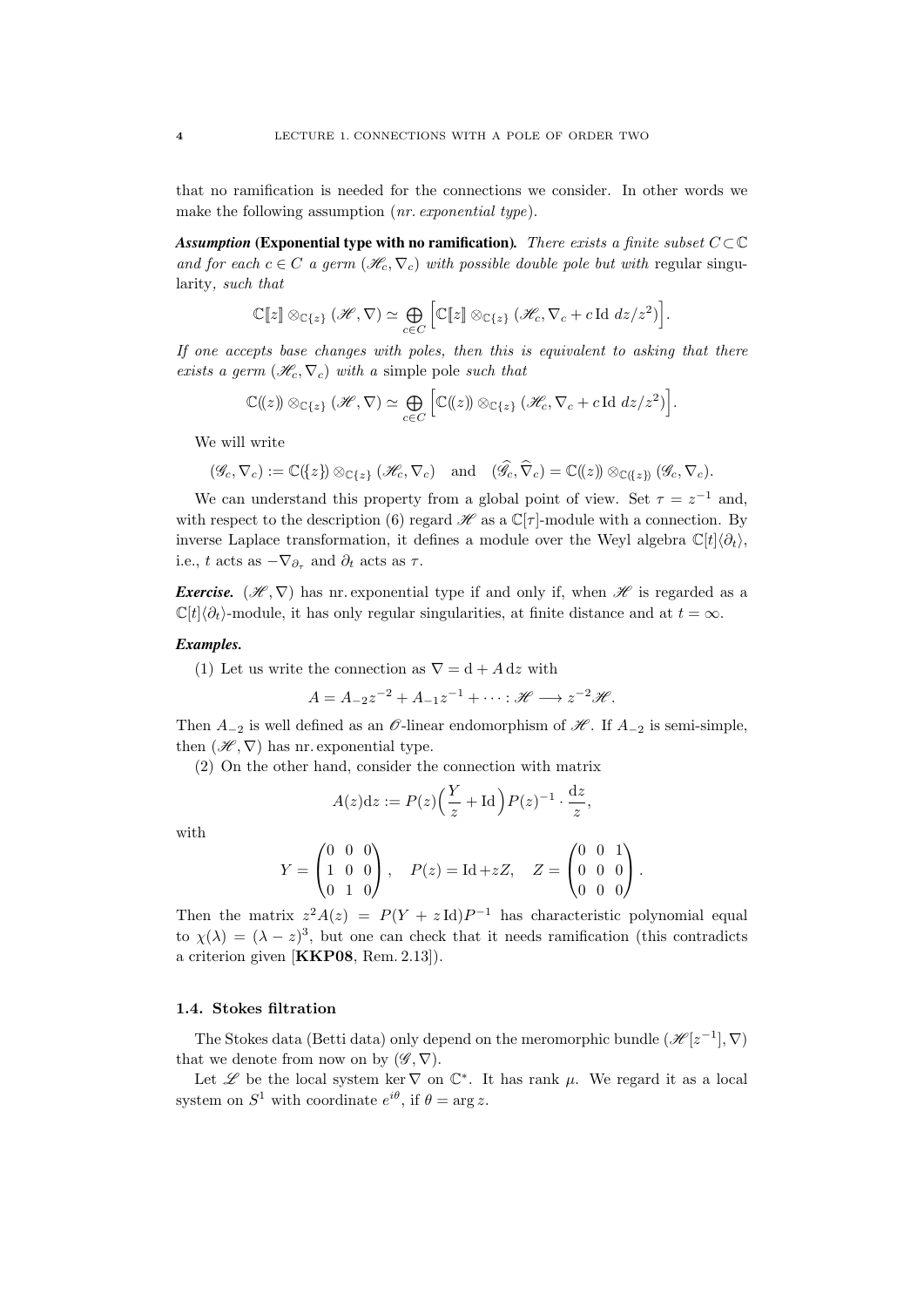**Theorem** (Deligne, Magrange). The category of  $(\mathscr{G}, \nabla)$  of nr. exponential type is equivalent to the category of Stokes-filtered local systems  $(\mathscr{L}, \mathscr{L}_{\bullet})$  of nr. exponential type.

Let  $\mathscr{A}^{\text{mod}}$  be the sheaf of germs on  $S^1$  of holomorphic functions with moderate growth on a sector of  $\mathbb{C}^*$ , and similarly  $\mathscr{A}^{\text{rd}}$  with rapid decay. Asymptotic analysis of horizontal sections of  $\nabla$  shows that  $\nabla_{\partial_z} : \mathscr{A}^{\text{mod}} \otimes \mathscr{G} \to \mathscr{A}^{\text{mod}} \otimes \mathscr{G}$  is onto, as well as  $\nabla_{\partial_z} : \mathscr{A}^{\text{rd}} \otimes \mathscr{G} \to \mathscr{A}^{\text{rd}} \otimes \mathscr{G}$ . Their kernels form nested subsheaves  $\mathscr{L}_{\leq 0} \subset \mathscr{L}_{\leq 0}$  of  $\mathscr{L}$ . Moreover,  $\mathscr{L}_{\leq 0}/\mathscr{L}_{\leq 0}$  is a local system on  $S^1$  whose monodromy is that of  $(\mathscr{G}_0, \nabla_0)$  in the Levelt-Turrittin decomposition of  $(\mathscr{G}, \nabla)$ .

For each  $c \in \mathbb{C}$  we can define a pair  $(\mathscr{L}_{\leq c}, \mathscr{L}_{\leq c})$  of subsheaves of  $\mathscr{L}$  by considering  $\nabla - c \, \text{Id} \, \text{d}z / z^2$  acting on  $\mathscr{A}^{\text{mod}} \otimes \mathscr{G}$  resp.  $\mathscr{A}^{\text{rd}} \otimes \mathscr{G}$ .

This family  $(\mathscr{L},((\mathscr{L}_{< c},\mathscr{L}_{< c})_{c \in \mathbb{C}})$  has the following properties, that can be taken as the definition of a Stokes-filtered local system of nr. exponential type.

(1) (Grading condition) For each  $c \in \mathbb{C}$ ,  $\mathrm{gr}_c\mathscr{L} := \mathscr{L}_{\leq c}/\mathscr{L}_{\leq c}$  is a local system which is zero except for c in a finite subset  $C \subset \mathbb{C}$ , and  $\sum_{c} \text{rk } \text{gr}_{c} \mathscr{L} = \mu$ .

(2) (Filtration condition) For each  $\theta \in S^1$  and each  $c \in \mathbb{C}$ ,  $\mathscr{L}_{\leq c,\theta} = \sum_{c' <_{\theta} c} \mathscr{L}_{\leq c',\theta}$ , where  $c' <_{\theta} c$  means

 $c \neq c'$  and  $arg(c - c') \in \theta + (\pi/2, 3\pi/2) \mod 2\pi$ .

(This is a partial order on  $\mathbb{C}$ : c' is not comparable to c at  $\theta$  if and only if  $(c - c')e^{-i\theta}$ is purely imaginary.)

One can define the notion of a Stokes-filtered local system of nr. exponential type on any base field, and this leads for example to the notion of a  $\mathbb Q$ -structure on  $(\mathscr G, \nabla)$ : this is by definition a Stokes-filtered local system of nr. exponential type defined over Q, whose tensorization by  $\mathbb C$  is isomorphic to that attached to  $(\mathscr G, \nabla)$ .

#### <span id="page-7-0"></span>1.5. Stokes data

The previous description of the Stokes filtration is independent of any choice. On the other hand, the description with Stokes data below depends on some choices. Let C be a non-empty finite subset of C. We say that  $\theta \in \mathbb{R}/2\pi\mathbb{Z}$  is generic with respect to C if the set C is totally ordered with respect to  $\leq_{\theta}$ . Once  $\theta_o$  generic with respect to C is chosen, there is a unique numbering  $\{c_1, \ldots, c_n\}$  of the set C in strictly increasing order. We will set  $\theta'_{o} = \theta_{o} + \pi$ . Note that the order is exactly reversed at  $\theta_o'$ , so that  $-C$  is numbered as  $\{-c_1, \ldots, -c_n\}$  by  $\theta_o'$ .

The category of Stokes data of type  $(C, \theta_o)$  (defined over a base field, say Q or C) has objects consisting of two families of vector spaces  $(L_{c,1}, L_{c,2})_{c \in C}$  and a diagram of morphisms



such that

(1)  $S = (S_{ij})_{i,j=1,\dots,n}$  is block-upper triangular, i.e.,  $S_{ij}: L_{c_i,1} \rightarrow L_{c_i,2}$  is zero unless  $i \leq j$ , and  $S_{ii}$  is invertible (so dim  $L_{c_i,1} = \dim L_{c_i,2}$ , and S itself is invertible),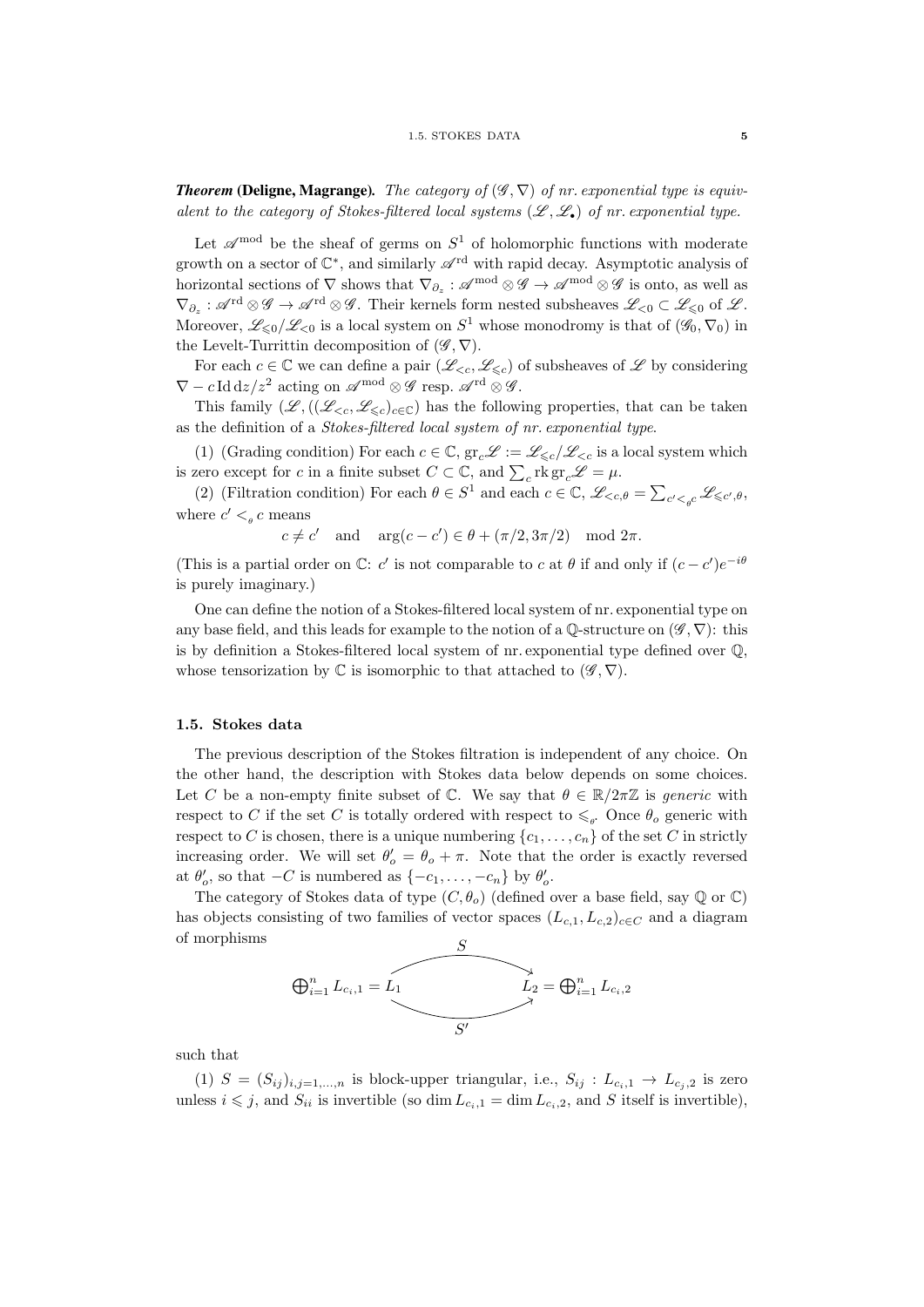(2)  $S' = (S'_{ij})_{i,j=1,\dots,n}$  is block-lower triangular, i.e.,  $S'_{ij} : L_{c_i,1} \to L_{c_j,2}$  is zero unless  $i \geq j$ , and  $S'_{ii}$  is invertible (so S' itself is invertible).

A morphism of Stokes data of type  $(C, \theta_o)$  consists of morphisms of vector spaces  $\lambda_{c,\ell} : L_{c,\ell} \to L'_{c,\ell}, c \in C, \ell = 1, 2$ , which are compatible with the corresponding diagrams as above. This allows one to classify Stokes data of type  $(C, \theta_o)$  up to isomorphism. The monodromy  $T_1$  on  $L_1$  is defined by  $T_1 = S^{-1}S'$ . Grading the Stokes data means replacing  $(S, S')$  with their block diagonal parts. There is a natural notion of tensor product in the category of Stokes data of type  $(C, \theta_o)$ , and a duality from Stokes data of type  $(C, \theta_o)$  to Stokes data of type  $(-C, \theta_o)$ .

Fixing bases in the spaces  $L_{c,\ell}$ ,  $c \in C$ ,  $\ell = 1, 2$ , allows one to present Stokes data by matrices  $(\Sigma, \Sigma')$  where  $\Sigma = (\Sigma_{ij})_{i,j=1,...,n}$  (resp.  $\Sigma' = (\Sigma'_{ij})_{i,j=1,...,n}$ ) is block-lower (resp. -upper) triangular and each  $\Sigma_{ii}$  (resp.  $\Sigma'_{ii}$ ) is invertible. The matrix  $\Sigma_{ii}^{-1}\Sigma'_{ii}$  is the matrix of monodromy of  $L_{c_i,1}$ , while  $\Sigma^{-1}\Sigma'$  is that of the monodromy of  $L_1$ .

Given  $\theta_o$  generic with respect to C, there is an equivalence (depending on  $\theta_o$ ) between the category of Stokes filtered local systems  $(\mathscr{L}, \mathscr{L}_{\bullet})$  defined over the base field with jumping indices in C and that of Stokes data of type  $(C, \theta_o)$  defined over the base field, which is compatible with grading, duality and tensor product (cf. e.g., [**[HS11](#page-20-4)**, §2]).

One can give another description as follows, by emphasizing the monodromy T. Stokes data of type  $(C, \theta_o)$  consist of a graded vector space  $L = \bigoplus_{i=1}^n L_{c_i}$  endowed with an automorphism T such that, for each k, the endomorphism  $T_{k,k}: L_{c_k} \to L_{c_k}$ and the endomorphism  $T_{\leq k,\leq k} : \bigoplus_{i=1}^k L_{c_i} \to \bigoplus_{i=1}^k L_{c_i}$  are invertible. *Grading* the Stokes data consists in replacing T with its block-diagonal part. Note that a morphism  $\varphi$  of Stokes data is a graded morphism  $\varphi = \bigoplus_k \varphi_k$ , with  $\varphi_k : L_k \to L_k$ , which commutes with T. In particular,  $\varphi_k$  commutes with  $T_{k,k}$ .

Let us finally remark that the Stokes data attached to a meromorphic connection of nr. exponential type depend on the choice of the generic  $\theta_o$ . Changing  $\theta_o$  changes the Stokes data attached to the *same*  $(\mathscr{G}, \nabla)$ .

#### <span id="page-8-0"></span>1.6. Isomonodromy deformations

Let X be a complex manifold and let  $\mathscr G$  be a meromorphic bundle on  $X \times \mathbb C$  with pole along the divisor  $X \times \{0\}$ . An *integrable* meromorphic connection on  $\mathscr G$  has good nr. exponential type its restriction to each slice  $\{x_o\} \times \mathbb{C}$  has nr. exponential type and if  $C := \bigsqcup_{x \in X} C_x \subset X \times \mathbb{C}$  is a non-ramified covering over X. We also say that  $(\mathscr{G}, \nabla)$ is a good meromorphic flat bundle with nr. exponential type along  $X \times \{0\}$ .

**Theorem.** Assume that X is 1-connected. Then the restriction functor  $(\mathscr{G}, \nabla) \mapsto$  $(\mathscr{G}_x, \nabla_x)$  is an equivalence of categories.

As a consequence, for any connected X, given any base point  $x^o \in X$  and a nonramified covering  $C \subset X \times (\mathbb{C}^n \setminus \text{diagonals})$  of X, there is an equivalence between the category of germs along  $X \times \{0\}$  of meromorphic connections ( $\mathscr{G}, \nabla$ ) of nr. exponential type C and representations

$$
\pi_1(X, x^o) \longrightarrow \operatorname{Aut}(\mathscr{G}_{|x_o}, \nabla_{|x_o}).
$$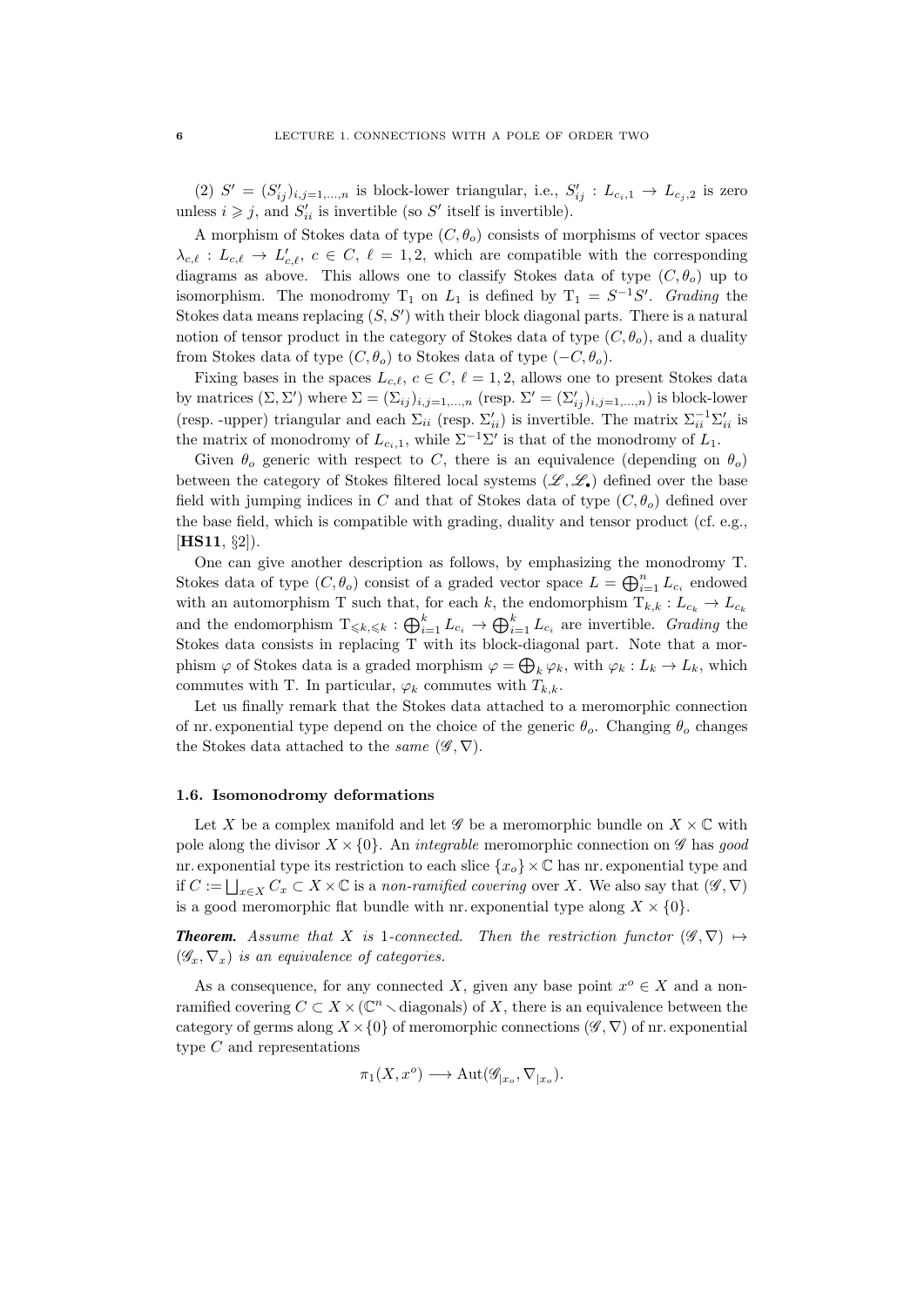# LECTURE 2

# <span id="page-9-0"></span>PURE NON-COMMUTATIVE HODGE STRUCTURES

#### <span id="page-9-1"></span>2.1. Pure nc. Hodge structures from the operator point of view

Let  $H$  be a finite-dimensional complex vector space. A polarized pure complex Hodge structure of weight  $w \in \mathbb{Z}$  consists of the data of a positive definite Hermitian form h on H and an h-orthogonal decomposition  $H = \bigoplus_{p} H^{p,w-p}$ . The role of the weight is to fix the grading. A Q-Betti structure is a Q-subspace  $H_0$  which generates  $H$  over  $\mathbb{C}$ .

Equivalently, a polarized pure complex Hodge structure of weight  $w$  consists of the data  $(H, h, \mathcal{Q}, w)$  where  $\mathcal Q$  is an h-self-adjoint endomorphism of H with half-integral eigenvalues:  $\mathcal{Q} = (p - w/2)$ Id on  $H^{p,w-p}$ . The Weil operator C can be written as  $C = \exp \pi i \mathcal{Q}$ , and  $C^2$  is the monodromy of the connection  $\nabla = d - \mathcal{Q} dz/z$  on the trivial bundle  $H \otimes_{\mathbb{C}} \mathcal{O}_{\mathbb{P}^1}$ . A  $\mathbb{Q}\text{-Betti structure induces such a structure on the local$ system ker ∇.

A polarized pure nc. Hodge structure of weight w consists of data  $(H, h, \mathcal{Q}, \mathcal{U}, w)$ , where  $\mathscr Q$  is an h-self-adjoint endomorphism of H (no restriction on the eigenvalues), and  $\mathscr U$  is any endomorphism of  $H$ . It is useful to introduce the connection on the trivial holomorphic bundle  $H \otimes_{\mathbb{C}} \mathscr{O}_{\mathbb{P}^1}$ :

(\*) 
$$
\nabla = d + \left( z^{-1} \mathscr{U} - (\mathscr{Q} + (w/2) \operatorname{Id}) - z \mathscr{U}^{\dagger} \right) \frac{\mathrm{d}z}{z},
$$

where  $\mathscr{U}^{\dagger}$  is the *h*-adjoint of  $\mathscr{U}$ . A Q-Betti structure is a Q-structure on the local system ker  $\nabla$ , plus a  $\mathbb{O}$ -structure on the Stokes data of  $\nabla$  at  $z = 0$  and  $z = \infty$ . I.e., the Stokes-filtered local system attached to  $\nabla$  should be defined over  $\mathbb Q$ .

However, in many interesting examples, such a structure is not given in this way, and one has to extract it from a set of data defined in the neighbourhood of  $z = 0$ only.

#### <span id="page-9-2"></span>2.2. Gluing of vector bundles

We start with  $(\mathscr{H}, \nabla)$  as in §[1.1,](#page-4-1) and we denote by  $(\mathscr{L}, \mathscr{L})$  the Stokes-filtered local system associated to  $(\mathscr{G}, \nabla)$ . It will be convenient and equivalent to regard  $\mathscr{L}$ as a local system on  $S^1 = \{ |z| = 1 \}$ , since the Stokes structure only depends on  $z/|z|$ .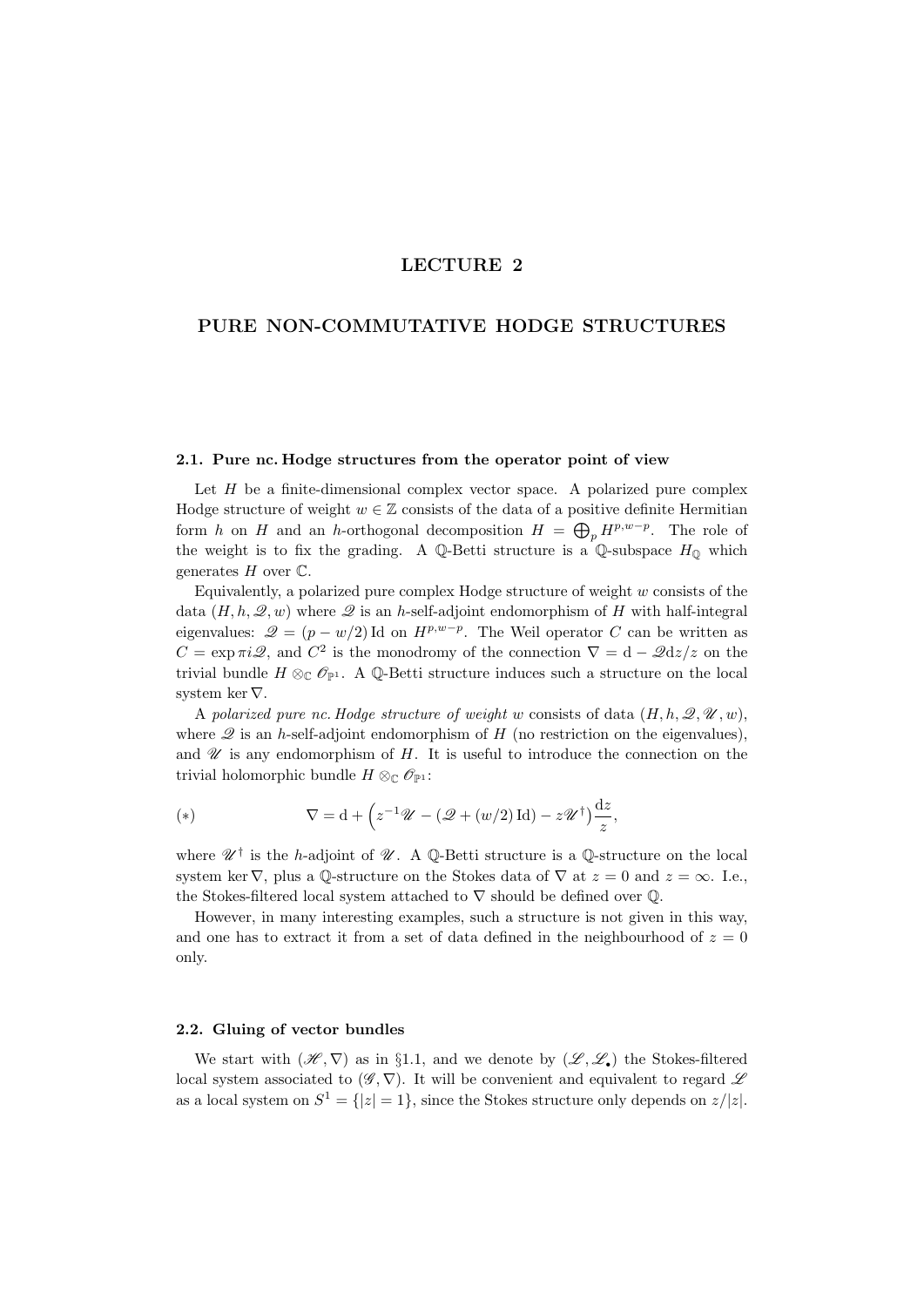Gluing with a real structure. — Assume L defined over  $\mathbb R$  (or  $\mathbb Q$ ), i.e.,  $\mathscr L \simeq \overline{\mathscr L}$ .

- Set  $\gamma : \mathbb{P}^1 \to \overline{\mathbb{P}}^1$ ,  $z \mapsto 1/\overline{z}$ . Notice  $\gamma_{|S^1} = \text{Id}$ .
- Glue  $\mathscr{H}$  with  $\gamma^*\overline{\mathscr{H}}$  to get  $\widetilde{\mathscr{H}}$  (holomorphic vector bundle on  $\mathbb{P}^1$ ):

$$
\mathscr{H}_{|S^1}=\mathscr{O}_{|S^1}\otimes \mathscr{L}\simeq \mathscr{O}_{|S^1}\otimes \overline{\mathscr{L}}=(\gamma^*\overline{\mathscr{H}})_{|S^1}
$$

• Since the gluing is  $\nabla$ -flat, it is compatible with the connections  $\nabla$  and  $\gamma^*\nabla$  and produces a connection  $\tilde{\nabla}$  on  $\widetilde{\mathscr{H}}$  with a pole at 0 and  $\infty$  only.

Gluing with a sesquilinear pairing. — Let  $\iota$  be the involution  $z \mapsto -z$ . Assume we are given an isomorphism  $\mathfrak{C}: \mathscr{L}^{\vee} \simeq \iota^{-1} \overline{\mathscr{L}}$ . We call it a nondegenerate  $\iota$ -sesquilinear pairing on  $\mathscr{L}$ , since we can regard it as a pairing

$$
\mathfrak{C}: \mathscr{L} \otimes \iota^{-1} \overline{\mathscr{L}} \longrightarrow \mathbb{C}_{S^1}.
$$

- Set  $\sigma := \gamma \circ \iota : \mathbb{P}^1 \to \overline{\mathbb{P}}^1$ ,  $z \mapsto -1/\overline{z}$ .
- Glue  $\mathscr{H}^{\vee}$  with  $\sigma^*\overline{\mathscr{H}}$  to get  $\widehat{\mathscr{H}}$  (holomorphic vector bundle on  $\mathbb{P}^1$ ):

$$
\mathscr{H}_{|S^1}^{\vee}=\mathscr{O}_{|S^1}\otimes \mathscr{L}^{\vee}\stackrel{\mathcal{C}}{\simeq}\mathscr{O}_{|S^1}\otimes \iota^{-1}\overline{\mathscr{L}}=(\sigma^*\overline{\mathscr{H}})|_{S^1}.
$$

Since this gluing is  $\nabla$ -flat, it is compatible with the connections  $\nabla$  and  $\sigma^*\overline{\nabla}$  and produces a connection  $\tilde{\nabla}$  on  $\mathscr{H}$  with a pole at 0 and  $\infty$  only..

Assume moreover that  $\mathfrak{C}: \mathscr{L}^{\vee} \simeq \iota^{-1} \overline{\mathscr{L}}$  is  $\iota$ -Hermitian. Then the construction produces a natural  $\sigma$ -Hermitian isomorphism  $\mathscr{S}: \mathscr{H}^{\vee} \to \sigma^* \mathscr{H}$  and therefore, if we set  $H := \Gamma(\mathbb{P}^1, \mathcal{H})$ , there is an isomorphism

$$
h = \Gamma(\mathbb{P}^1, \mathscr{S}) : \Gamma(\mathbb{P}^1, \widehat{\mathscr{H}}^{\vee}) \xrightarrow{\sim} \overline{\Gamma(\mathbb{P}^1, \sigma^* \widehat{\mathscr{H}})} = \overline{\Gamma(\mathbb{P}^1, \widehat{\mathscr{H}})} = \overline{H}.
$$

If  $\hat{\mathscr{H}}$  is trivial, then  $\Gamma(\mathbb{P}^1, \hat{\mathscr{H}}) = H^{\vee}$ , and H comes equipped with a non-degenerate Hermitian for h.

Comparison. — Assume

• we are given a real structure  $\mathscr{L} \simeq \overline{\mathscr{L}}$  on  $\mathscr{L}$ ,

• we are given a non-degenenerate pairing  $\mathcal{Q}_{\mathbb{R}}: \mathscr{L}_{\mathbb{R}} \otimes \iota^{-1} \mathscr{L}_{\mathbb{R}} \to \mathbb{R}$ , and a nondegenenerate  $\mathscr O$ -bilinear pairing  $\mathfrak Q: (\mathscr H, \nabla) \otimes \iota^*(\mathscr H, \nabla) \to (z^{-w} \mathscr O, d)$  for some  $w \in \mathbb Z$ , so that  $\mathcal{Q}_{\mathbb{C}}$  corresponds to the restriction of  $\mathcal{Q}$  to  $(\mathscr{G}, \nabla)$  by the Riemann-Hilbert corresopndence.

Then, on the one hand, from the real structure on  $\mathscr L$  we get  $\widetilde{\mathscr H}$ . On the other hand, Q defines a non-degenerate *ι*-sesquilinear pairing C, hence  $\mathcal{H}$ .

*Lemma* (C. Hertling)*.* Under these assumptions, Q induces an isomorphism

$$
\widetilde{\mathscr{H}} \stackrel{\sim}{\longrightarrow} \iota^* \widehat{\mathscr{H}} \otimes \mathscr{O}_{\mathbb{P}^1}(w).
$$

**Consequence.**  $\mathscr{H} \simeq \mathscr{O}_{\mathbb{P}^1}(w)^{\text{rk } \mathscr{H}} \iff \mathscr{\widetilde{H}} \simeq \mathscr{O}_{\mathbb{P}^1}^{\text{rk } \mathscr{H}}.$ 

In such a case, if the connection  $\nabla$  has a pole of order  $\leq 2$ , it takes the form  $(*)$ .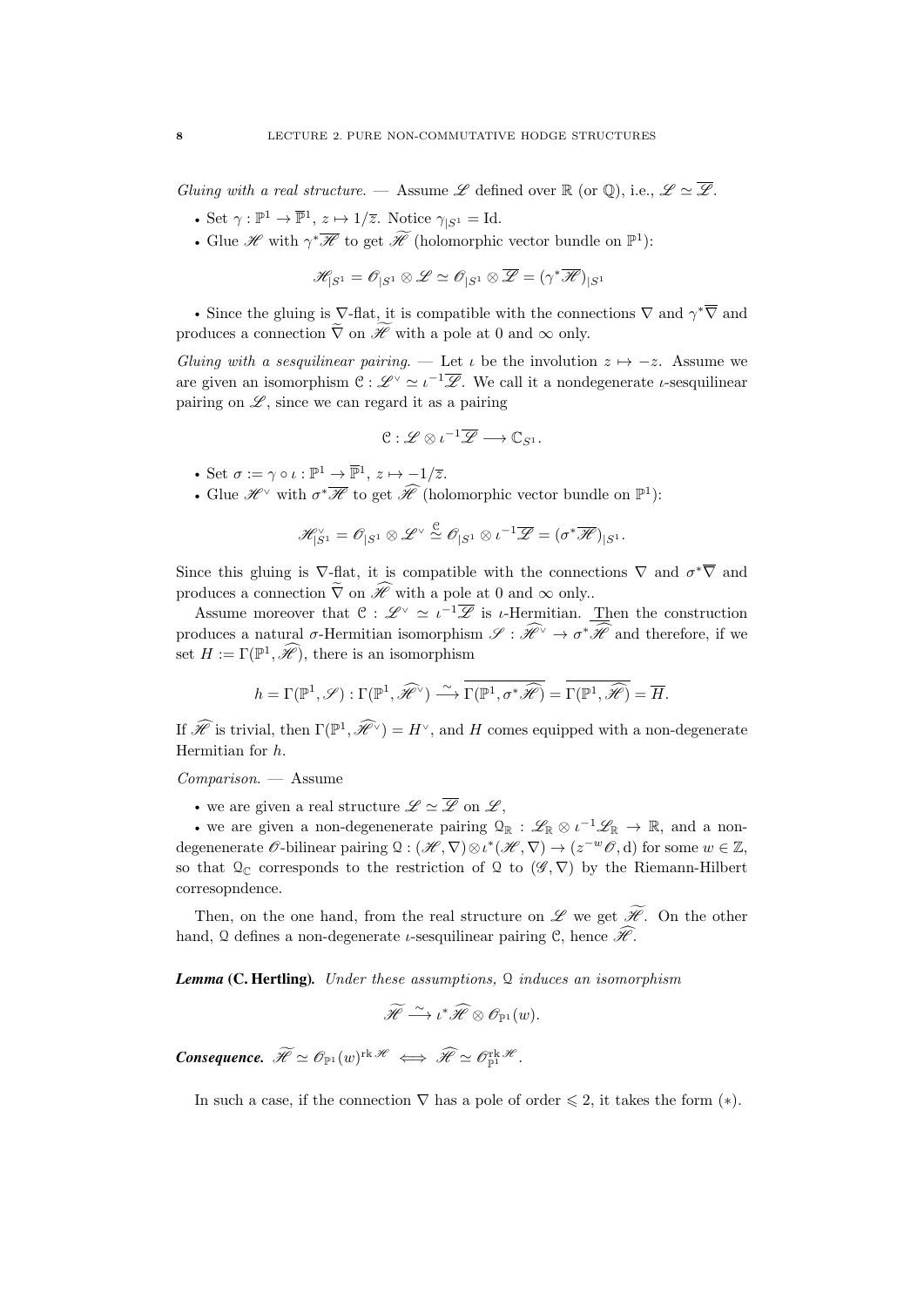#### <span id="page-11-0"></span>2.3. Pure non-commutative Hodge structures

<span id="page-11-1"></span>2.3.1. Pure Hodge structures from the twistor point of view.  $\frac{1}{x}$  Let z be a new variable. Then the decreasing filtration  $F^{\bullet}H$  defined by  $F^pH = \bigoplus_{p' \geq p} H^{p',w-p'}$ allows one to define a free  $\mathbb{C}[z]$ -module  $\mathscr{H} = \bigoplus_p F^p H z^{-p}$ , which satisfies

$$
\mathbb{C}[z, z^{-1}] \otimes_{\mathbb{C}[z]} \mathscr{H} = \mathbb{C}[z, z^{-1}] \otimes_{\mathbb{C}} H.
$$

It is equipped with a connection  $\nabla$  (induced by the differential d) which has a pole of order one at the origin. The local system ker  $\nabla$  on  $\mathbb{C}^* = \{z \neq 0\}$  is trivial (monodromy equal to identity) with fibre  $H$ , and it has a rational constant sub local system with fibre  $H_{\mathbb{Q}}$ .

Let  $\gamma : \mathbb{P}^1 \to \overline{\mathbb{P}}^1$  be as in §[2.2.](#page-9-2) Then  $\gamma^* \overline{\mathscr{H}} = \sum_q \overline{F^q H} z^q$  is a  $\mathbb{C}[z^{-1}]$ -free module, and  $\mathbb{C}[z, z^{-1}] \otimes_{\mathbb{C}[z]} \gamma^* \overline{\mathscr{H}} = \mathbb{C}[z, z^{-1}] \otimes_{\mathbb{C}} \overline{H} \simeq \mathbb{C}[z, z^{-1}] \otimes_{\mathbb{C}} H$ , due to the real structure. One can then glue the bundles  $\mathscr H$  and  $\gamma^*\overline{\mathscr H}$  into a holomorphic bundle  $\widetilde{\mathscr H}$  on  $\mathbb P^1$ . The opposedness (or bi-grading) property is then equivalent to the property that  $\widetilde{\mathscr{H}}$ is isomorphic to  $\mathscr{O}_{\mathbb{P}^1}(w)^{\dim H}.$ 

We will follow this approach for defining a pure nc.  $\mathbb{Q}\text{-Hodge structure}$ .

#### <span id="page-11-2"></span>2.3.2. Definition of a polarized pure nc. Q-Hodge structure

#### *Definition.* Data:

- $(\mathscr{H}, \nabla)$  having a pole of order two with no ramification,
- $(\mathscr{L}_{\mathbb{Q}}, \mathscr{L}_{\mathbb{Q},\bullet})$  a Stokes-filtered  $\mathbb{Q}$ -local system on  $S^1$ ,

• a pairing 
$$
Q_{\text{B}}: (\mathscr{L}_{\mathbb{Q}}, \mathscr{L}_{\mathbb{Q},\bullet}) \otimes \iota^{-1}(\mathscr{L}_{\mathbb{Q}}, \mathscr{L}_{\mathbb{Q},\bullet}) \longrightarrow (\mathbb{Q}_{S^1}, \mathbb{Q}_{S^1}, \bullet)
$$

 $((\mathbb{Q}_{S^1}, \mathbb{Q}_{S^1}, \bullet)$ : trivial Stokes filtration on  $\mathbb{Q}_{S^1}$ ).

We say that  $((\mathscr{H}, \nabla), (\mathscr{L}_{\mathbb{Q}}, \mathscr{L}_{\mathbb{Q},\bullet}), \mathbb{Q}_{\mathrm{B}})$  is a polarized pure nc. Q-Hodge structure of weight  $w$  if it satisfies the following properties:

(1)  $\mathcal{Q}_B$  is non-degenerate  $(-1)^w$ -*t*-symmetric (in particular, it induces a nondegenerate  $(-1)^{w}$ -*ι*-symmetric pairing on each local system gr<sub>c</sub>L<sub>Q</sub>).

(2) The  $(-1)^{w}$ -*t*-symmetric pairing Q that Q<sub>B</sub> induces on  $(\mathscr{G}, \nabla) = \mathscr{O}(*0) \otimes (\mathscr{H}, \nabla)$ through the RH correspondence, which takes values in  $\mathcal{O}_{\mathbb{C}}(*0)$  satisfies:

$$
\mathfrak{Q}\big(\mathscr{H}\otimes\iota^*\mathscr{H}\big)\subset z^{-w}\mathscr{O}_\mathbb{C}
$$

and is non-degenerate as such.

(3) Letting C be the *t*-sesquilinear pairing associated to  $i^{-w}Q$  (hence C is a nondegenerate  $\iota$ -Hermitian pairing), then

- (a)  $\mathscr{H}$  is trivial (i.e.,  $\mathscr{H} \simeq \mathscr{O}_{\mathbb{P}^1}(w)^d$ , opposedness),
- (b)  $h := \Gamma(\mathbb{P}^1, \mathscr{S})$  is positive definite on  $H := \Gamma(\mathbb{P}^1, \widehat{\mathscr{H}})$  (polarisation).

<span id="page-11-3"></span>2.3.3. Relation with the operator definition. — Let  $((\mathscr{H},\nabla),(\mathscr{L}_\mathbb{Q},\mathscr{L}_{\mathbb{Q},\bullet}),\mathbb{Q}_\mathrm{B})$ be a polarized pure nc. Q-Hodge structure of weight w. Since  $\mathscr{\hat{H}}$  is trivial, we can choose a global basis of  $\mathscr{H}$  and express the connection  $\nabla$  in this frame. Since  $\nabla$  has a pole of order two at zero and infinity, and no other pole, its matrix takes the form (∗) in this basis. One then checks that  $\mathscr Q$  is self-adjoint and  $\mathscr U^{\dagger}$  is the h-adjoint of  $\mathscr U$ .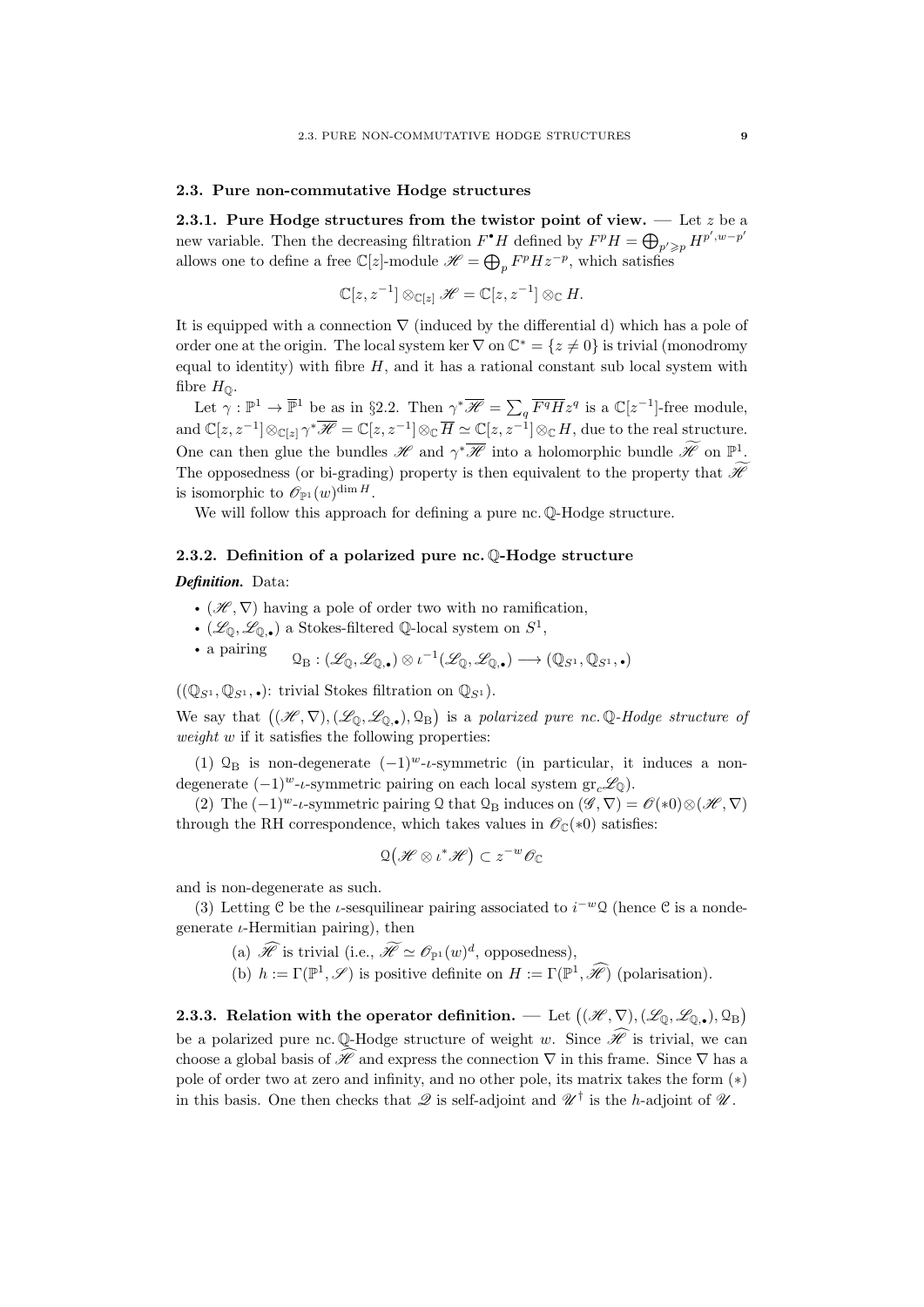<span id="page-12-0"></span>2.3.4. Irregular Hodge numbers. — Let  $\big((\mathscr{H},\nabla),(\mathscr{L}_\mathbb{Q},\mathscr{L}_{\mathbb{Q},\bullet}),\mathbb{Q}_\mathrm{B}\big)$  be a polarized pure nc. Q-Hodge structure of weight w. For each  $\alpha \in [0,1)$ , the *irregular Hodge numbers*  $h^{p,w-p}(\alpha)$  are the numbers

$$
h^{p,w-p}(\alpha) := \operatorname{rk} \operatorname{gr}_F^p V^{-\alpha} \mathscr{H},
$$

where  $F^{\bullet}V^{-\alpha}$  is the restriction to H of the Harder-Narasimhan filtration of  $V^{-\alpha}$   $\mathscr{H}$  (cf. §[1.2\)](#page-5-0).

## <span id="page-12-1"></span>2.4. A few words about variations of polarized pure nc. Q-Hodge structures

Let  $X$  be a complex manifold. A variation of polarized pure nc.  $\mathbb Q$ -Hodge structure of weight w parametrized by  $X$  consists of the following data:

•  $(\mathscr{H}, \nabla)$  a holomorphic bundle on  $X \times \mathbb{C}$  with a flat meromorphic connection  $\nabla$ having poles of Poincaré rank one along  $\{z = 0\}$  (i.e.,  $z\nabla$  is logarithmic) and no other pole,

• A Stokes-filtered Q-local system  $(\mathscr{L}_\mathbb{Q}, \mathscr{L}_{\mathbb{Q},\bullet})$  on  $X \times S^1$ ,

• a pairing

$$
\mathcal{Q}_{\mathrm{B}}: (\mathscr{L}_\mathbb{Q}, \mathscr{L}_{\mathbb{Q},\bullet}) \otimes \iota^{-1}(\mathscr{L}_\mathbb{Q}, \mathscr{L}_{\mathbb{Q},\bullet}) \longrightarrow (\mathbb{Q}_{X \times S^1}, \mathbb{Q}_{X \times S^1},\bullet)
$$

 $((\mathbb{Q}_{X\times S^1}, \mathbb{Q}_{X\times S^1}, \bullet)$ : trivial Stokes filtration on  $\mathbb{Q}_{X\times S^1}$ ,

subject to the condition that, for each  $x \in X$ , the restriction to  $\{x\} \times \mathbb{C}$  is a polarized pure nc. Q-Hodge structure of weight w.

| Hodge structures                                  | Hodge structures (Nc)                                                                            | Nc. Hodge structures                                                                                                      |
|---------------------------------------------------|--------------------------------------------------------------------------------------------------|---------------------------------------------------------------------------------------------------------------------------|
| Filtered vect. sp. $(H, F^{\bullet}H)$            | $(\mathscr{H}, \nabla) = \bigoplus_p (F^p H z^{-p}, d)$                                          | $\mathscr{H}$ free $\mathscr{O}_{\mathbb{A}^1}$ -mod.,                                                                    |
|                                                   | free $\mathbb{C}[z]$ -mod + connect.                                                             | $\nabla$ : connect.                                                                                                       |
|                                                   |                                                                                                  | $0 = \text{only pole}, \text{ord.} \leqslant 2, \text{ n.r.}$                                                             |
| H                                                 | $\mathscr{L} = \ker \nabla$ on $\mathscr{H}_{ S^1}$                                              | idem                                                                                                                      |
| $H_{\mathbb{O}}$                                  | $\mathscr{L}_{\mathbb{Q}}$ (cst Q-loc. syst. on $S^1$ )                                          | $\mathscr{L}_{\mathbb{Q}_\bullet}$ (Stokes-filt. Q-loc. syst.)                                                            |
| $F^pH \cap \overline{F^{w-p+1}H} = 0 \,\forall p$ | $\widetilde{\mathscr{H}} \simeq \mathscr{O}_{\mathbb{P}^1}(w)^{\text{rk } \mathscr{H}}$          | idem                                                                                                                      |
| $Q: (-1)^{w}$ -sym.                               | $\mathcal{Q}: \mathscr{L}_\Omega \otimes \iota^{-1} \mathscr{L}_\Omega \to \mathbb{Q}$           | $\mathcal{Q}: \mathscr{L}_{\mathbb{Q},\bullet} \otimes \iota^{-1} \mathscr{L}_{\mathbb{Q},\bullet} \to \mathbb{Q}\bullet$ |
| non-deg. Q-bilin. form.                           | $(-1)^{w}$ - <i>t</i> -sym. non-deg.                                                             | idem                                                                                                                      |
| s.t. $Q(H^{p,q}, H^{p',q'}) = 0$                  | $(\mathscr{H}, \nabla) \otimes \iota^*(\mathscr{H}, \nabla) \rightarrow (z^{-w} \mathscr{O}, d)$ | idem                                                                                                                      |
| for $p' \neq w - p$                               | non-deg.                                                                                         | idem                                                                                                                      |
| $Q \rightsquigarrow h$ Herm. form                 | $\mathcal{Q} \rightsquigarrow \mathcal{C}$ : <i>t</i> -Herm. on $\mathscr{L}$                    | idem                                                                                                                      |
| H                                                 | $\mathscr{H}$ trivial, $H := \Gamma(\mathbb{P}^1, \mathscr{H})$                                  | idem                                                                                                                      |
| h def. $> 0$                                      | h def. > 0 on $\Gamma(\mathbb{P}^1, \widehat{\mathscr{H}}) \simeq H$                             | idem                                                                                                                      |

Table 1. Comparison table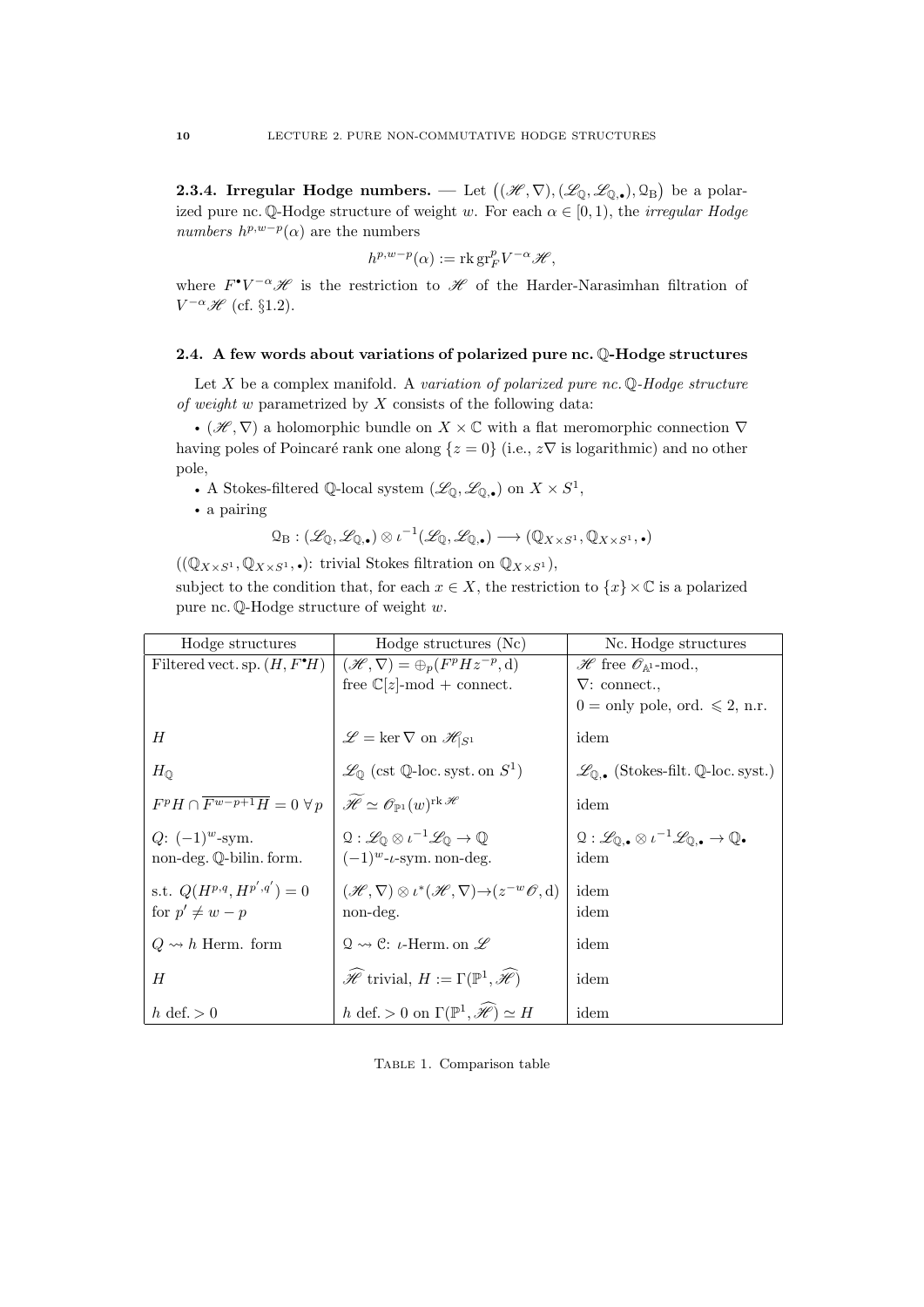# LECTURE 3

# <span id="page-13-0"></span>PURE NC. Q-HODGE STRUCTURE THROUGH FOURIER-LAPLACE

# <span id="page-13-1"></span>3.1. Producing a pure nc. Q-Hodge structure by Fourier-Laplace transformation

Let  $C \subset \mathbb{A}^1$  be a finite set of points on the complex affine line with coordinate t. Let  $(\mathcal{V}_{\mathbb{Q}}, F^{\bullet}V, \nabla, Q_{\mathbb{B}})$  be a variation of polarized pure Hodge structure of weight  $w \in \mathbb{Z}$ on  $X := \mathbb{A}^1 \setminus C$ . Namely,

•  $(V, \nabla)$  is a holomorphic vector bundle with connection on X,

•  $F^{\bullet}V$  is a finite decreasing filtration of V by holomorphic sub-bundles satisfying the Griffiths transversality property:  $\nabla F^p V \subset F^{p-1} V \otimes_{\mathcal{O}_X} \Omega^1_X$ ,

•  $\mathcal{V}_{\mathbb{Q}}$  is a  $\mathbb{Q}$ -local system on X with  $\mathcal{V}_{\mathbb{Q}} \otimes_{\mathbb{Q}} \mathbb{C} = V^{\nabla}$ ,

•  $Q_B: \mathcal{V}_\mathbb{Q} \otimes_\mathbb{Q} \mathcal{V}_\mathbb{Q} \to \mathbb{Q}$  is a nondegenerate  $(-1)^w$ -symmetric pairing,

all these data being such that the restriction at each  $x \in X$  is a polarized pure Hodge structure of weight  $w$ . We denote by  $Q$  the nondegenerate flat pairing

$$
Q: (V, \nabla) \otimes (V, \nabla) \longrightarrow (\mathscr{O}_X, d)
$$

that we get from  $Q_B$  through the canonical isomorphism  $\mathscr{O}_X \otimes_{\mathbb{Q}} \mathscr{V}_{\mathbb{Q}} = V$ . The associated nondegenerate sesquilinear pairing is denoted by

$$
k: (V, \nabla) \otimes_{\mathbb{C}} \overline{(V, \nabla)} \longrightarrow \mathscr{C}_X^{\infty},
$$

which can also be obtained from  $k_B : \mathcal{V} \otimes_{\mathbb{C}} \overline{\mathcal{V}} \to \mathbb{C}$  similarly. It is  $(-1)^w$ -Hermitian and  $i^{-w}k$  induces a flat Hermitian pairing on the  $C^{\infty}$ -bundle  $(\mathscr{C}^{\infty}_X \otimes_{\mathscr{O}_X} V, \nabla + \overline{\partial})$ . We can regard  $(V, \nabla, F^{\bullet}V, i^{-w}k)$  as a variation of polarized complex pure Hodge structure of weight 0.

**Theorem.** Let  $(\mathcal{V}_{\mathbb{Q}}, F^{\bullet}V, \nabla, Q_{\mathbb{B}})$  be a variation of polarized pure  $\mathbb{Q}$ -Hodge structure of weight  $w \in \mathbb{Z}$  on  $X := \mathbb{A}^1 \setminus C$ . Then its Fourier-Laplace transform

$$
F(\mathcal{V}_{\mathbb{Q}}, F^{\bullet}V, \nabla, Q_{\mathbb{B}}) = ((\mathscr{H}, \nabla), (\mathscr{L}_{\mathbb{Q}}, \mathscr{L}_{\mathbb{Q}, \bullet}), -^F(j_*Q_{\mathbb{B}}))
$$

is a polarized pure nc. Q-Hodge structure of weight  $w + 1$ .

#### <span id="page-13-2"></span>3.2. The Betti side

We denote by  $j : \mathbb{A}^1 \setminus C \hookrightarrow \mathbb{A}^1$  the inclusion.

• Fix  $z_o \in S^1$ . Define  $\Phi_{z_o}$  as the family of closed sets  $S \subset \mathbb{A}^1$  such that

 $\overline{S} \cap \{(\infty, e^{i\theta}) \mid \text{Re}(e^{i\theta}/z_o) \geq 0\} = \varnothing \text{ in } \mathbb{A}^1 \cup S^1_{\infty}.$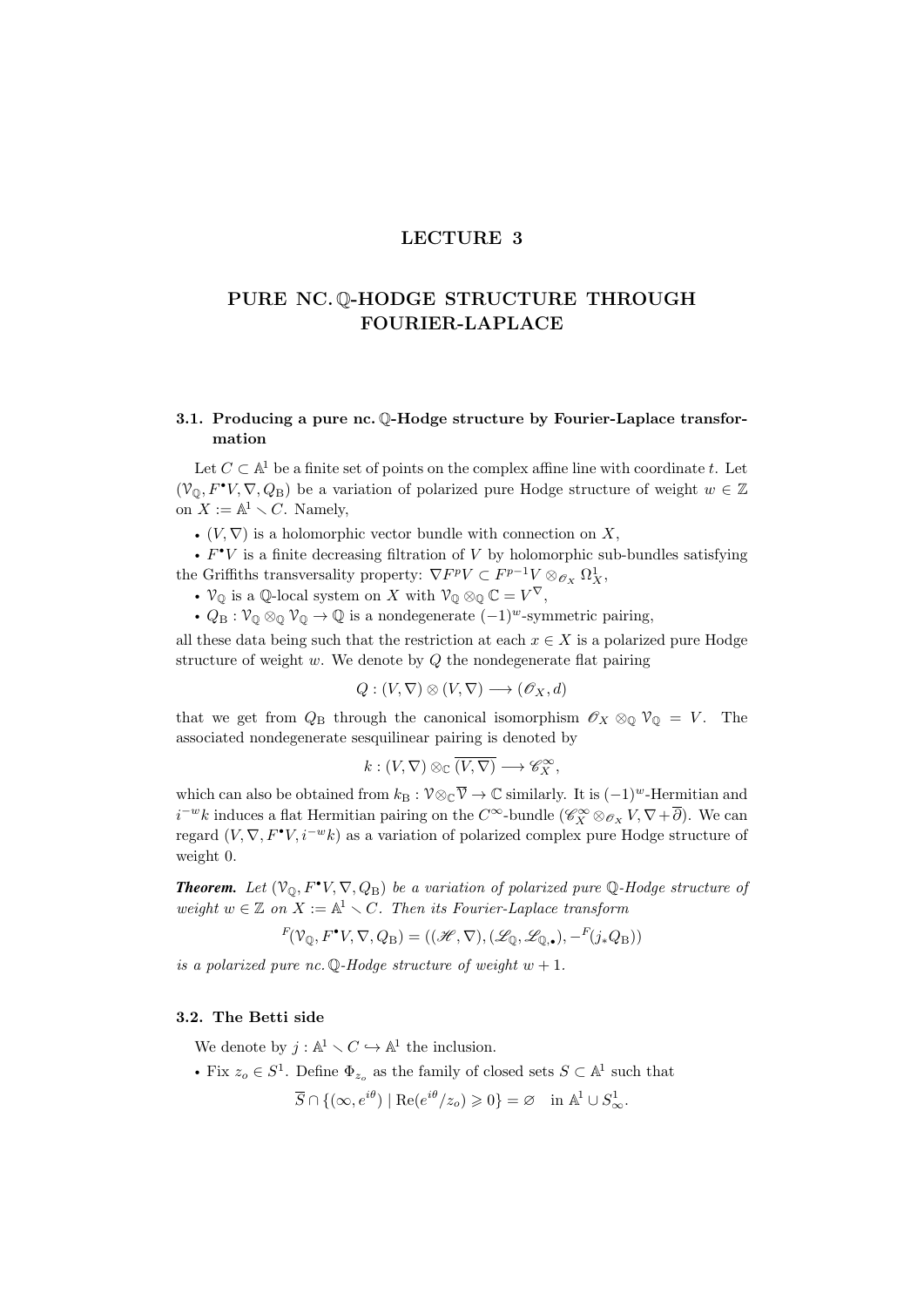We consider the inclusions ( $\alpha$  is open and  $\beta$  is closed)

$$
\mathbb{A}^{1} \xrightarrow{\alpha} \mathbb{A}^{1} \cup \{ (\infty, e^{i\theta}) \mid \text{Re}(e^{i\theta}/z_{o}) < 0 \} \xrightarrow{\beta} \mathbb{A}^{1} \cup S_{\infty}^{1} =: \widetilde{\mathbb{P}}^{1}.
$$

$$
\bullet (\mathscr{L}_{\mathbb{Q}})_{z_{o}} = H_{\Phi_{z_{o}}}^{1}(\mathbb{A}^{1}, j_{*}\mathbb{V}_{\mathbb{Q}}) = H^{1}(\widetilde{\mathbb{P}}^{1}, \beta_{!}\alpha_{*}j_{*}\mathbb{V}_{\mathbb{Q}}):
$$

$$
\begin{array}{c}\n\ddots \\
\ddots \\
\ddots \\
\ddots \\
\ddots\n\end{array}
$$

•  $(F(j_*Q_B))_{z_o}$  is the cup product followed by  $Q_B$  (note:  $\Phi_{z_o} \cap \Phi_{-z_o} =$  family of compact sets in  $\mathbb{A}^1$ :





Note that here appears the involution  $\iota$ .

• For  $c \in \mathbb{C}$ , we define  $\mathscr{L}_{\mathbb{Q},\leq c,z}$  and  $\mathscr{L}_{\mathbb{Q},\leq c,z}$  by using a picture similar to the above one:



## <span id="page-14-0"></span>3.3. De Rham side

<span id="page-14-1"></span>3.3.1. De Rham side for the variation of pure Hodge structure. — The bundle  $(V, \nabla)$  can be extended in a unique way as a free  $\mathscr{O}_{\mathbb{P}^1}(*C \cup {\infty})$ -module with a connection  $\nabla$  having a regular singularity at  $C \cup \{\infty\}$  (Deligne's meromorphic extension). Taking global sections on  $\mathbb{P}^1$  produces a left module  $\widetilde{M}$  on the Weyl algebra  $\mathbb{C}[t]\langle\partial_t\rangle$ . The minimal extension (along C) of M is the unique submodule M of  $\widetilde{M}$  which coincides with  $\widetilde{M}$  after tensoring both by  $\mathbb{C}(t)$ , and which has no quotient submodule supported in C (it is characterized by the property that  $DR^{an} M = j_* \mathcal{V}$ ).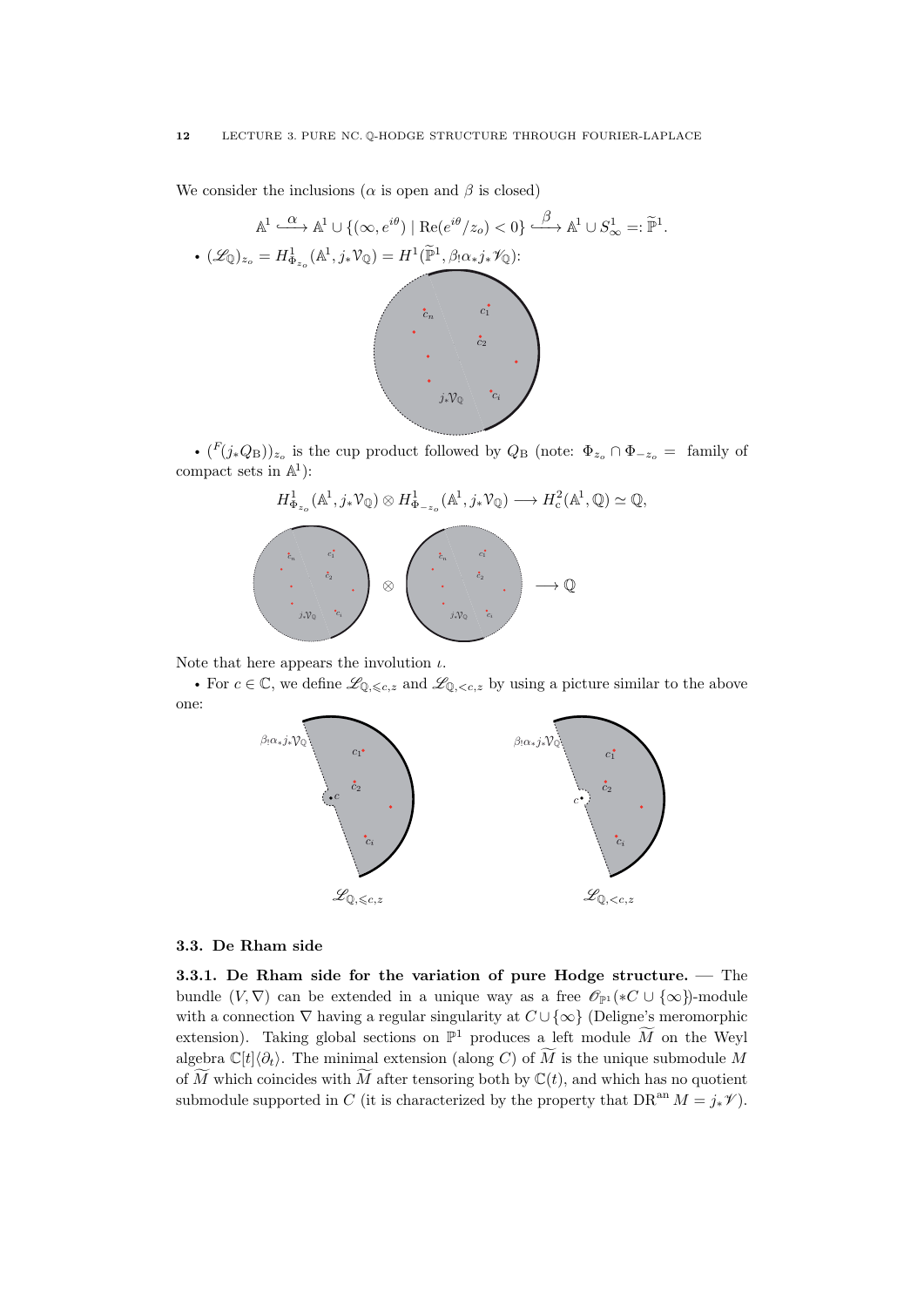#### <span id="page-15-0"></span>**3.3.2.** How to get  $(\mathscr{G}, \nabla)$ : Laplace transform of  $M$ . — Set

$$
G=\mathbb{C}[t]\langle \partial_t,\partial_t^{-1}\rangle\otimes_{\mathbb{C}[t]\langle \partial_t\rangle}M,
$$

and define the action of  $\mathbb{C}[z, z^{-1}]\langle \partial_z \rangle$  on G as follows:  $z \cdot m = \partial_t^{-1}m$ ,  $z^{-1} \cdot m = \partial_t m$ , and  $z^2 \partial_z m = tm$ . One can show that G is a free  $\mathbb{C}[z, z^{-1}]$ -module, and the action of  $\partial_z$  is that of a connection (i.e., satisfies Leibniz rule). Its analytization as a free  $\mathscr{O}(*0)$ -module with connection is denoted by  $(\mathscr{G}, \nabla)$ .

**Theorem.**  $\mathbb{C} \otimes_{\mathbb{Q}} (\mathscr{L}_{\mathbb{Q}}, \mathscr{L}_{\mathbb{Q},\bullet})$  is the Stokes-filtered local system attached to  $(\mathscr{G}, \nabla)$ .

<span id="page-15-1"></span>**3.3.3.** A direct definition of C: the Fourier transformation. — The pairing k extends first (due to the regularity of the connection) as a pairing

$$
\widetilde{k}: \widetilde{M} \otimes_{\mathbb{C}} \overline{\widetilde{M}} \longrightarrow \mathscr{S}'(\mathbb{A}^1 \setminus C),
$$

where  $\mathscr{S}'(\mathbb{A}^1)$  denotes the Schwartz space of temperate distributions on  $\mathbb{A}^1 = \mathbb{R}^2$ , and

$$
\mathscr{S}'(\mathbb{A}^1 \setminus C) := \mathbb{C}[t, \prod_{c \in C} (t-c)^{-1}] \otimes_{\mathbb{C}[t]} \mathscr{S}'(\mathbb{A}^1).
$$

Then one shows that, when restricted to  $M \otimes_{\mathbb{C}} \overline{M}$ ,  $\widetilde{k}$  takes values in  $\mathscr{S}'(\mathbb{A}^1)$ , and we denote it by  $k$ .

Set  $z' = z^{-1}$  (it corresponds to  $\partial_t$  in the Laplace correspondence above). The Fourier transformation  $F_t: \mathscr{S}'(\mathbb{A}^1_t) \to \mathscr{S}'(\mathbb{A}^1_{z'})$  with kernel  $\exp(\overline{tz'}-tz')\frac{i}{2\pi} dt \wedge d\overline{t}$  is an isomorphism from the Schwartz space  $\mathscr{S}'(\mathbb{A}^1_t)$  considered as a  $\mathbb{C}[t]\langle \partial_t \rangle \otimes_{\mathbb{C}} \mathbb{C}[t]\langle \partial_t \rangle$ module, to  $\mathscr{S}'(\mathbb{A}^1_{z'})$  considered as a  $\mathbb{C}[z']\langle \partial_{z'}\rangle \otimes_{\mathbb{C}} \mathbb{C}[z']\langle \partial_{\overline{z'}}\rangle$ -module.

Composing  $k$  with  $F_t$  and restricting to  $\mathbb{C}^*$  produces a sesquilinear pairing  $F_k$ :  $(\mathscr{G}, \nabla) \otimes \iota^*(\overline{\mathscr{G}, \nabla}) \to (\mathscr{C}_{\mathbb{C}^*}^{\infty}, d)$ , whose horizontal part restricted to  $S^1$  defines a pairing  $\mathcal{C}: \mathscr{L} \otimes \iota^{-1} \overline{\mathscr{L}} \to \mathbb{C}_{S^1}$  as in §[2.2.](#page-9-2)

The pairing <sup>F</sup>k restricts to horizontal sections of  $(\mathscr{G}, \nabla)$  to produce a Betti *ι*-sesquilinear pairing  $(F_k)_B$  on  $\mathscr L$ . It is defined only over  $\mathbb C^*$ . On the other hand, in a way similar to the definition of  $F(j_*Q_B)$ , there is a topological Laplace transform  $F(j_*k_B)$ , which is compatible with the Stokes filtration. In fact,  $F(j_*k_B)$  is the ι-sesquilinear pairing associated with the *ι*-bilinear pairing  $F(i_{*}Q_{\text{B}})$  and the real structure on  $\mathscr{L}$ . The comparison between both is given by:

**Theorem.** Over 
$$
\mathbb{C}^*
$$
 we have  $(F_k)_{\text{B}} = \frac{i}{2\pi} F(j_* k_{\text{B}}).$ 

*Remark.* The change of weight from w to  $w + 1$  in the theorem follows from the  $i/2\pi$ in this formula.

# <span id="page-15-2"></span>3.4. Hodge side:  $(\mathscr{H},\nabla)$  as the Brieskorn lattice of the filtration  $F^{\bullet}M$

The Hodge filtration  $F^{\bullet}V$  extends, according to a procedure due to M. Saito and relying on Schmid's theory of limits of variations of polarized pure Hodge structures, to a good filtration  $F^{\bullet}M$  of  $M$  as a  $\mathbb{C}[t]\langle \partial_t \rangle$ -module.

We denote by  $\overline{\text{loc}} : M \to G$  the natural morphism (the kernel and cokernel of which are isomorphic to powers of  $\mathbb{C}[t]$  with its natural structure of left  $\mathbb{C}[t](\partial_t)$ -module).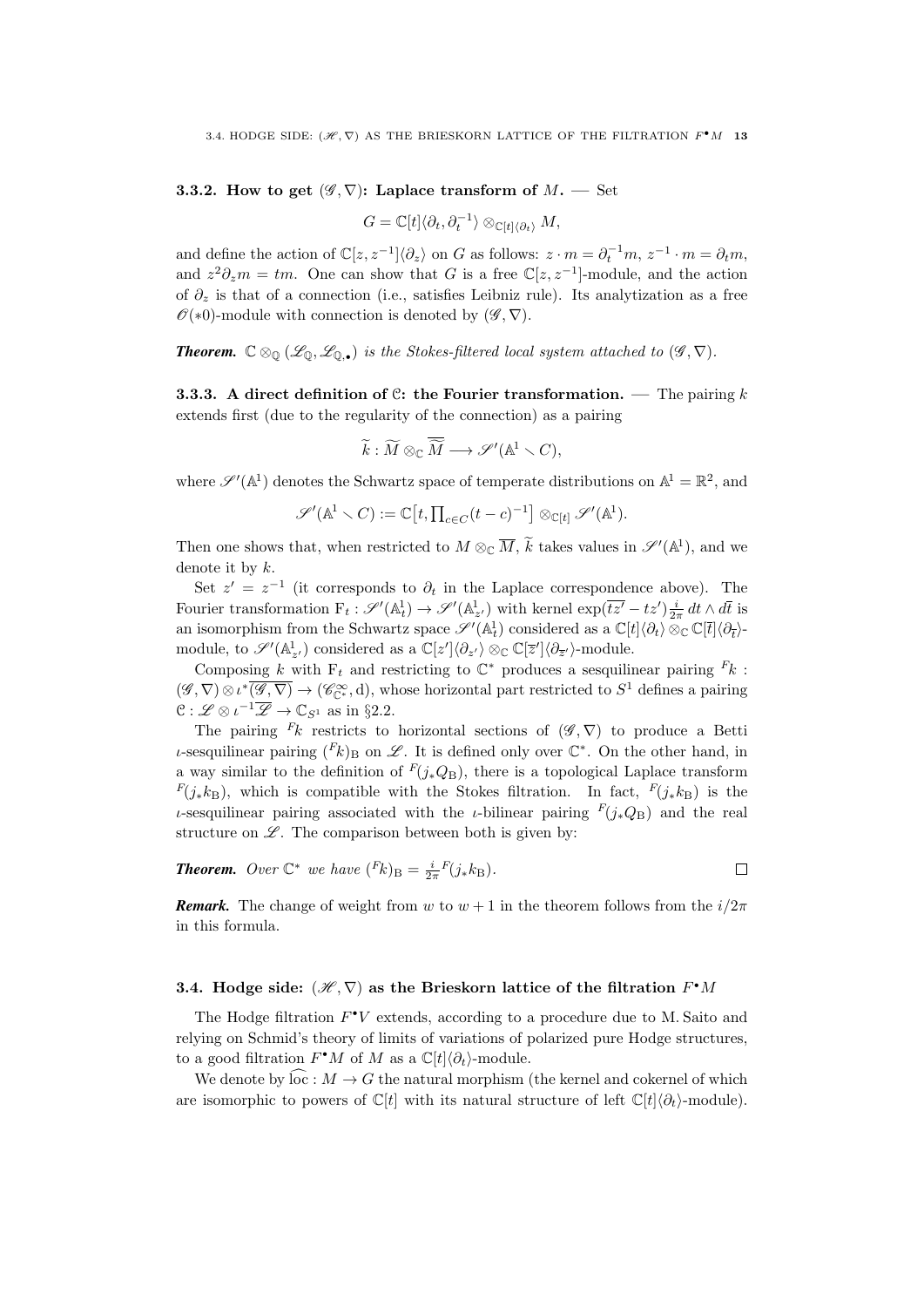For any lattice L of M, i.e., a  $\mathbb{C}[t]$ -submodule of finite type such that  $M = \mathbb{C}[\partial_t] \cdot L$ , we define the associated Brieskorn lattice as

$$
G_0^{(L)} = \sum_{j \geq 0} \partial_t^{-j} \widehat{\text{loc}}(L).
$$

This is a  $\mathbb{C}[\partial_t^{-1}]$ -submodule of G. Moreover, because of the relation  $[t, \partial_t^{-1}] = (\partial_t^{-1})^2$ , it is naturally equipped with an action of  $\mathbb{C}[t]$ . If M has a regular singularity at infinity, then  $G_0^{(L)}$  has finite type over  $\mathbb{C}[\partial_t^{-1}]$ . We have  $G = \mathbb{C}[\partial_t] \cdot G_0^{(L)}$ .

Let us now consider a filtered  $\mathbb{C}[t]\langle\partial_t\rangle$ -module. Let  $p_0 \in \mathbb{Z}$ . We say that  $F^{\bullet}M$  is generated by  $F^{p_0}M$  if, for any  $\ell \geqslant 0$ , we have  $F^{p_0-\ell}M = F^{p_0}M + \cdots + \partial_t^{\ell}F^{p_0}M$ . Then  $F^{p_0}M$  is a lattice of M. Moreover, the  $\mathbb{C}[\partial_t^{-1}]$ -module  $\partial_t^{p_0}G_0^{(F^{p_0})}$  does not depend on the choice of the index  $p_0$ , provided that the generating assumption is satisfied. We thus define the *Brieskorn lattice of the filtration*  $F^{\bullet}M$  as

 $G_0^{(F)} = \partial_t^{p_0} G_0^{(F^{p_0})}$  for some (or any) index  $p_0$  of generation.

If we also set  $z = \partial_t^{-1}$ , then one can show that  $G_0^{(F)}$  is a free  $\mathbb{C}[z]$ -module which satisfies  $G = \mathbb{C}[z, z^{-1}] \otimes_{\mathbb{C}[z]} G_0^{(F)}$  and which is stable by the action of  $z^2 \partial_z := t$ . Its analytization  $\mathscr H$  is a free  $\mathscr O$ -module on which the connection has a pole of order  $\leq 2$ .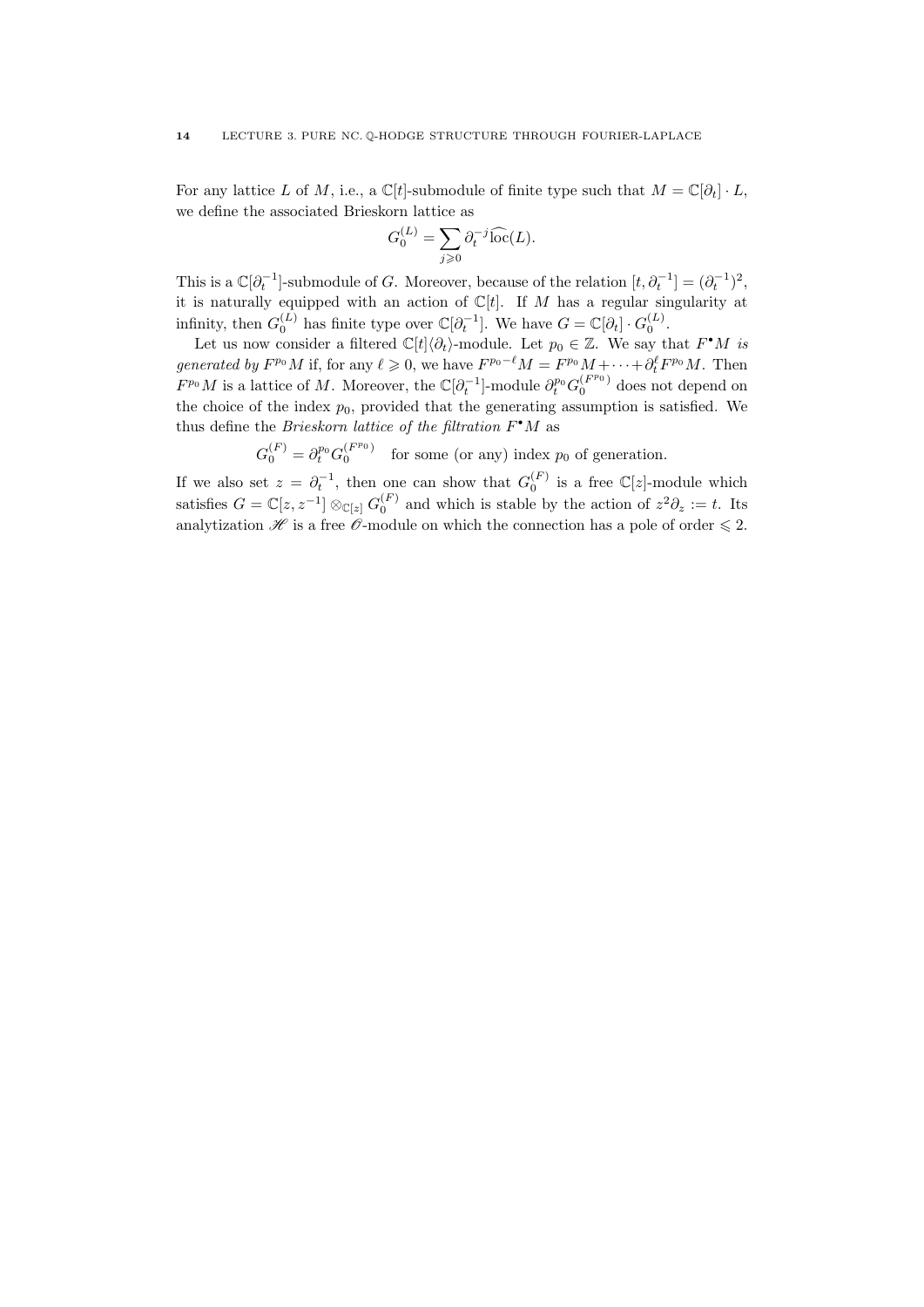# LECTURE 4

# <span id="page-17-0"></span>STOKES MATRICES AND PURE NC. HODGE STRUCTURES

# <span id="page-17-1"></span>4.1. Deligne-Malgrange lattices

We explain here an example of pairs  $(\mathscr{H}, \nabla)$  of nr. exponential type. It can be obtained as the Brieskorn lattice of a natural filtration of  $M$ , namely the filtration by Deligne lattices.

Let  $(\mathscr{G}, \nabla)$  be a meromorphic connection of nr. exponential type (cf. §[1.3\)](#page-5-1). The functor which associates to any lattice  $\mathscr H$  of  $\mathscr G$  (i.e., a  $\mathbb C\{z\}$ -free submodule such that  $\mathbb{C}\{\{z\}\}\otimes_{\mathbb{C}\{z\}}\mathscr{H}=\mathscr{G}$  its formalization  $\mathbb{C}\llbracket z\rrbracket\otimes_{\mathbb{C}\{z\}}\mathscr{H}$  is an equivalence between the full subcategory of lattices of  $\mathscr G$  and that of lattices of  $\widehat{\mathscr G}$  (cf. [[Mal96](#page-20-6)]). In particular, let us consider for each  $c \in C$  and  $a \in \mathbb{R}$  the Deligne lattices  $\widehat{\mathscr{G}}_c^{\ a}$  (resp.  $\widehat{\mathscr{G}}_c^{>a}$ ) of the regular connection  $(\mathscr{G}_c, \nabla_c)$  considered in §[1.3,](#page-5-1) characterized by the property that the connection  $\hat{\nabla}_c$  on  $\hat{\mathscr{G}}_c^a$  has a simple pole and the real parts of the eigenvalues of its residue belong to  $[a, a + 1]$  (resp. to  $(a, a + 1]$ ). Clearly,  $\hat{\mathscr{G}}_c^{a+1} = z \hat{\mathscr{G}}_c^a$  and  $\mathscr{G}_c^{>a+1} = z \mathscr{G}_c^{>a}.$ 

According to the previous equivalence, there exist unique lattices of  $\mathscr{G}$ , denoted by  $\text{DM}^a(\mathscr{G}, \nabla)$  (resp.  $\text{DM}^{>a}(\mathscr{G}, \nabla)$ , which induce, by formalization, the decomposed lattice  $\bigoplus_c(\mathscr{E}^{-c/z}\otimes \mathscr{G}_c^a)$  (resp.  $\bigoplus_c(\mathscr{E}^{-c/z}\otimes \mathscr{G}_c^{>a})$ ). They are called the Deligne-Malgrange lattices of  $(\mathscr{G}, \nabla)$ . We regard them as defining a decreasing filtration of  $\mathscr{G}$ .

**Lemma.** Any morphism  $(\mathscr{G}, \nabla) \to (\mathscr{G}', \nabla')$  of meromorphic connections of nr. exponential type is strictly compatible with the filtration by Deligne-Malgrange lattices.

Sketch of proof. The associated formal morphism is block-diagonal with respect to the decomposition of §[1.3,](#page-5-1) and each diagonal block induces a morphism between the corresponding regular parts, which is known to be strict with respect to the filtration by the Deligne lattices.  $\Box$ 

The behaviour by duality below is proved similarly by reducing to the regular singularity case (cf. e.g.,  $[\text{Sab02}, \S III.1.b]$  $[\text{Sab02}, \S III.1.b]$  $[\text{Sab02}, \S III.1.b]$  or  $[\text{Sab06}, \text{Lem. } 3.2]$  $[\text{Sab06}, \text{Lem. } 3.2]$  $[\text{Sab06}, \text{Lem. } 3.2]$ ).

**Lemma.** Let  $(\mathscr{G}, \nabla)$  be as above and let  $(\mathscr{G}, \nabla)^{\vee}$  be the dual meromorphic connection. Then there are canonical isomorphisms

$$
[DMa(\mathscr{G}, \nabla)]\vee \simeq DM>-a-1[(\mathscr{G}, \nabla)\vee],
$$
  

$$
[DM>a(\mathscr{G}, \nabla)]\vee \simeq DM-a-1[(\mathscr{G}, \nabla)\vee].
$$

We will use this lemma as follows.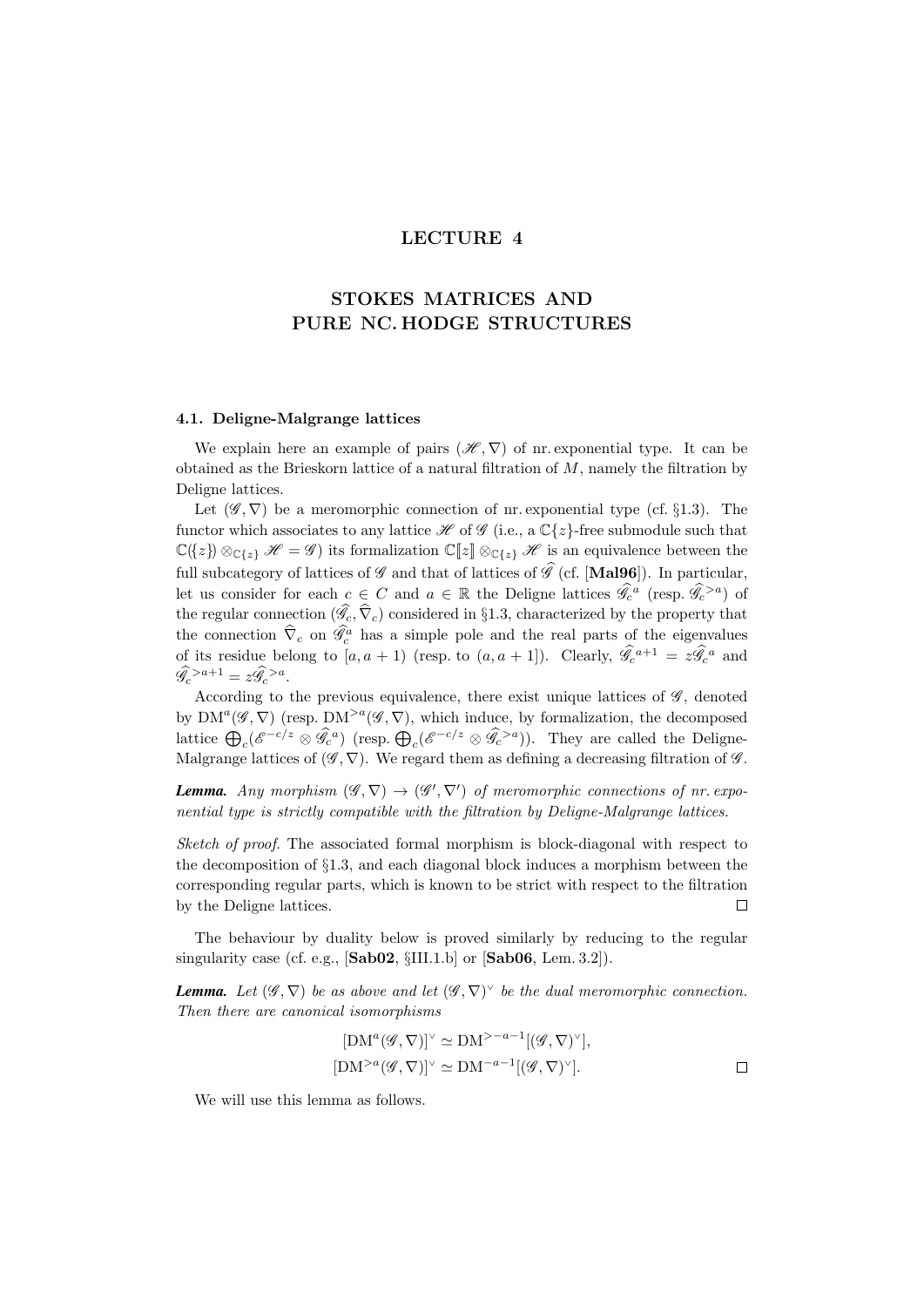**Corollary.** Let  $(\mathscr{G}, \nabla)$  be of nr. exponential type, with associated Stokes structure  $(\mathscr{L}, \mathscr{L}_{\bullet})$ . Let

$$
\mathfrak{Q}_{\mathrm{B}}: (\mathscr{L}, \mathscr{L}_\bullet) \otimes_{\mathbb{C}} \iota^{-1}(\mathscr{L}, \mathscr{L}_\bullet) \longrightarrow \mathbb{C}
$$

be a nondegenerate bilinear pairing. Let

$$
\mathfrak{Q} : (\mathscr{G}, \nabla) \otimes_{\mathbb{C}(\{z\})} \iota^*(\mathscr{G}, \nabla) \longrightarrow (\mathbb{C}(\{z\}), d)
$$

be the nondegenerate pairing corresponding to  $\mathcal{Q}_B$  via the Riemann-Hilbert correspondence. Then, for each  $a \in \mathbb{R}$ , Q extends in a unique way as a nondegenerate pairing

$$
DM^a(\mathscr{G}, \nabla) \otimes_{\mathbb{C}\{z\}} \iota^* DM^{>-a-1}(\mathscr{G}, \nabla) \longrightarrow (\mathbb{C}\{z\}, d).
$$

*Corollary.* With the previous assumptions, assume moreover that a is an integer. Then,

(1) if none of the monodromies of the  $\widehat{\mathscr{G}}_c$  has 1 as an eigenvalue, then  $\text{DM}^a(\mathscr{G}, \nabla) =$  $DM^{>a}(\mathscr{G}, \nabla)$  for each integer a, and Q induces a nondegenerate pairing

$$
DM^a(\mathscr{G}, \nabla) \otimes_{\mathbb{C}\{z\}} \iota^* DM^a(\mathscr{G}, \nabla) \longrightarrow (z^{2a+1}\mathbb{C}\{z\}, d),
$$

(2) if none of the monodromies of the  $\mathcal{G}_c$  has  $-1$  as an eigenvalue, then  ${\rm DM}^{a-1/2}(\mathscr{G},\nabla) \;=\; {\rm DM}^{>a-1/2}(\mathscr{G},\nabla)$  for each integer a, and Q induces a nondegenerate pairing

$$
DM^{a-1/2}(\mathscr{G}, \nabla) \otimes_{\mathbb{C}\{z\}} \iota^* DM^{a-1/2}(\mathscr{G}, \nabla) \longrightarrow (z^{2a}\mathbb{C}\{z\}, d).
$$

#### <span id="page-18-0"></span>4.2. Pure nc. Hodge structures from Deligne-Malgrange lattices

Let  $C \subset \mathbb{C}$  be a finite set, let  $\theta_o \in \mathbb{R}/2\pi\mathbb{Z}$  be generic with respect to C (cf. §[1.3\)](#page-5-1) defining thus a numbering  $\{c_1, \ldots, c_n\}$  of the set C in strictly increasing order, and let  $\Sigma$  be a block-lower triangular invertible square matrix of size d with entries in  $\mathbb{Q} \subset \mathbb{R}$ , the blocks being indexed by C ordered by  $\theta_{\alpha}$ . Under some assumptions on  $\Sigma$ , we will associate to these data and to each integer w a connection with a pole of order two  $(\mathscr{H}, \nabla)$  with Q-Betti structure  $(\mathscr{L}_{\mathbb{Q}}, \mathscr{L}_{\mathbb{Q},\bullet})$  and a nondegenerate  $(-1)^{w}$ -t-symmetric nondegenerate  $\mathbb{Q}$ -pairing  $\mathfrak{Q}$  as in §[2.3.2,](#page-11-2) giving rise in particular to a TERP( $-w$ )-structure. We will denote these data by  $nCH(C, \theta_{o}, \Sigma, w)$ .

The matrix  $\Sigma$  determines Stokes data  $((L_{c,1}, L_{c,2}), S, S')$  of type  $(C, \theta_o)$  (cf. §[1.5\)](#page-7-0) by setting  $L_1 = L_2 = \mathbb{Q}^d$ , and  $L_{c,j}$   $(c \in C, j = 1, 2)$  correspond to the blocks of  $\Sigma$ , which defines a linear morphism  $S: L_1 \to L_2$ , and we define S' as the linear morphism attached to  $\Sigma' := (-1)^{w} \cdot {}^t \Sigma$ . These Stokes data in turn correspond to a Stokes filtered local system  $(\mathscr{L}_0, \mathscr{L}_{\mathbb{Q},\bullet})$ . The underlying local system  $\mathscr{L}_0$  is completely determined by the Q-vector space  $L_1 = \mathbb{Q}^d$  together with (the conjugacy class of) its monodromy, whose matrix is  $(-1)^w \Sigma^{-1} \cdot t \Sigma$ . On the other hand, each diagonal block  $\Sigma_{c_i}$  of  $\Sigma$  gives rise to an invertible matrix  $(-1)^w \sum_{c_i}^{-1} \cdot {}^t\Sigma_{c_i}$ , which represents the monodromy of the meromorphic connection corresponding to  $\mathcal{G}_{c_i}$  in the decomposition of §[1.3.](#page-5-1)

A nondegenerate *ι*-pairing  $\mathcal{Q}_B$  on  $(\mathcal{L}_\mathbb{Q}, \mathcal{L}_{\mathbb{Q},\bullet})$  with values in  $\mathbb Q$  is determined by a pair of nondegenerate pairings  $Q_{12} : L_{1,0} \otimes L_{2,0} \to \mathbb{Q}$  and  $Q_{21} : L_{2,0} \otimes L_{1,0} \to \mathbb{Q}$ which satisfy  $Q_{21}(x_2, x_1) = Q_{12}(S^{-1}x_2, S'x_1)$ , and the  $(-1)^{w}$ -*t*-symmetry amounts to  $Q_{21}(x_2, x_1) = (-1)^{w} Q_{12}(x_1, x_2)$  (cf. [**[HS11](#page-20-4)**, (3.3) & (3.4)]). In the fixed bases of  $L_1$ and  $L_2$ , we define  $\mathcal{Q}_{21}(x_2, x_1) = {}^t x_2 \cdot x_1$ , so that  $\mathcal{Q}_{12}(x_1, x_2) = {}^t x_1 {}^t \Sigma \cdot \Sigma'^{-1} x_2$ ; the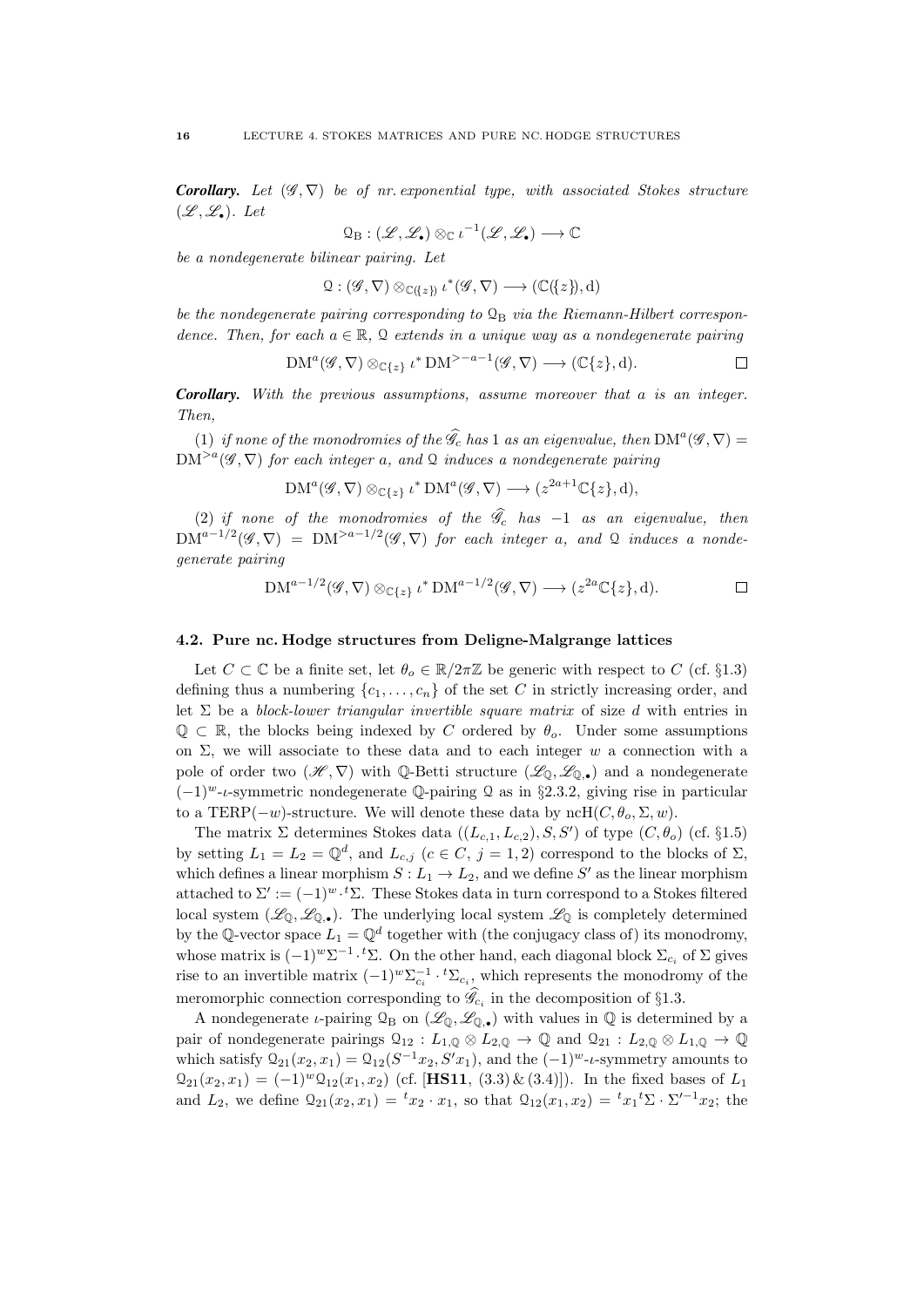$(-1)^w$ -symmetry follows from  $\Sigma' = (-1)^w \cdot {}^t \Sigma$ . From the Riemann-Hilbert correspondence we finally obtain a nondegenerate  $(-1)^{w}$ -*t*-symmetric pairing

 $\mathcal{Q}_{\mathrm{B}}: ((\mathscr{G}, \nabla),(\mathscr{L}_{\mathbb{Q}},\mathscr{L}_{\mathbb{Q},\bullet}))\otimes \iota^*((\mathscr{G}, \nabla),(\mathscr{L}_{\mathbb{Q}},\mathscr{L}_{\mathbb{Q},\bullet}))\longrightarrow (\mathbb{C}(\{z\}),d,\mathbb{Q}_{S^1}).$ 

We will set (using the notation of  $\S 4.1$ , and stressing upon the fact that the construction of  $(\mathscr{G}, \nabla)$  and  $(\mathscr{L}, \mathscr{L})$  above depends on the parity of w):

ncH(
$$
C, \theta_o, \Sigma, w
$$
) = (DM<sup>-(w+1)/2</sup>( $\mathscr{G}, \nabla$ ), ( $\mathscr{L}_{\mathbb{Q}}, \mathscr{L}_{\mathbb{Q},\bullet}$ ),  $\mathbb{Q}_B$ ).

Let us note that the last corollary of §[4.1](#page-17-1) reads as follows:

**Corollary.** Let  $(C, \theta_o, \Sigma, w)$  be as above. Assume that  $\ker(\Sigma_{c_i} + {}^t\Sigma_{c_i}) = 0$  for all i. Then DM<sup>>-(w+1)/2</sup> = DM<sup>-(w+1)/2</sup> and the pairing  $\mathcal{Q}_B$  above induces a nondegenerate  $(-1)^{w}$ -*ι-symmetric pairing, also denoted by*  $\mathcal{Q}_{B}$ :

 $\text{DM}^{-(w+1)/2}(\mathscr{G}, \nabla) \otimes_{\mathbb{C}\{z\}} \iota^* \text{DM}^{-(w+1)/2}(\mathscr{G}, \nabla) \longrightarrow (z^{-w}\mathbb{C}\{z\}, \mathrm{d}).$ 

**Theorem (cf. [[HS11](#page-20-4)]).** Let  $(C, \theta_o, \Sigma, w)$  be as above. We moreover assume the following:

- (1) for each  $c \in C$ , the diagonal block  $\Sigma_c$  of  $\Sigma$  satisfies ker( $\Sigma_c + {}^t\Sigma_c = 0$ ,
- (2) the quadratic form  $\Sigma + {}^{t}\Sigma$  is positive semi-definite.

Then ncH( $C, \theta_o, \Sigma, w$ ) is a polarized pure nc. Q-Hodge structure of weight w.

Sketch of proof. Although the data are clearly defined, a direct proof starting from these data is not known. The problem is to relate the positivity property of the Stokes matrix with the existence of a metric of a certain kind, and to prove that  $\mathscr{H} \simeq \mathscr{O}_{\mathbb{P}^1}(w)^d$ . The way to construct  $\mathscr{H}$  by the gluing procedure of §[2.2](#page-9-2) is difficult to relate with the Deligne-Malgrange lattices.

The proof exhibits ncH( $C, \theta_o, \Sigma, w$ ) as obtained by Laplace transform from a unitary flat bundle on  $\mathbb{C} \setminus C$ , regarded as a variation of polarized pure Hodge structure of type  $(0, 0)$ . More precisely, the  $\mathbb{C}[t|\partial_t\rangle$ -module M is the regular holonomic module obtained as the intermediate (or middle) extension of the corresponding flat bundle from  $\mathbb{C} \setminus C$  to  $\mathbb{C} = \mathbb{A}^1$ , and the lattice L considered in §[3.4](#page-15-2) is the Deligne lattice of M which is equal to  $V^{>-1}$  at each  $c \in C$ .  $\Box$